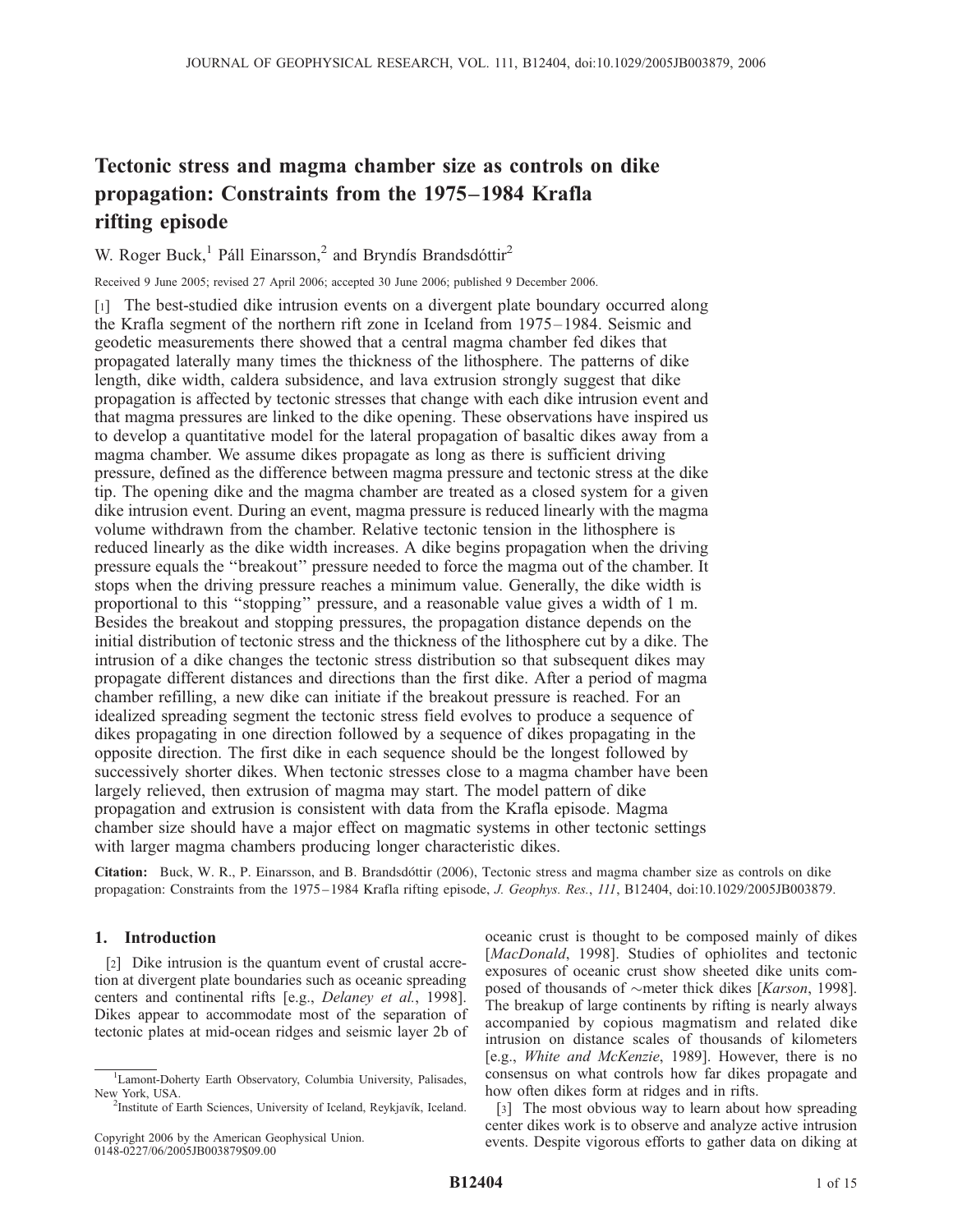

Figure 1. Map showing location of volcanic systems along the plate boundary in Iceland. The systems active in the last centuries in North Iceland, the Theistareykir, Krafla, and Askja systems have an en echelon arrangement and overlap to a considerable degree. The main branches of the Tiörnes Fracture Zone, the Grímsey seismic zone, and the Húsavík-Flatey faults are delineated by epicenters of 1995 – 2003 (black dots), provided by the Icelandic Meteorological Office. White dots are epicenters of events during the Krafla rifting episode. Fissure swarms (dark stripes), central volcanoes (shown by thin, closed lines), and calderas are taken from Einarsson and Saemundsson [1987].

divergent plate boundaries there are only a few observations available. Monitoring seismicity on the submarine Juan de Fuca Ridge allowed rapid response teams to observe effects of dike intrusion events such as the expulsion of biological material from the crust into the water [e.g., *Embley et al.*, 1995; Dziak et al., 1995]. A more comprehensive data set collected during a period of earthquake and magmatic activity called the Krafla magmatic-tectonic episode that took place along the northern rift zone in Iceland from 1974 to 1989 [e.g., Björnsson et al., 1977; Einarsson, 1991]. The Krafla rifting episode consisted of a total of about 20 diking events that occurred between 1975 and 1984.

[4] Most dike model studies focus on individual dikes while the emphasis of this paper is treating changes in tectonic stress during a sequence of dikes in an episode. In this paper we describe key features of the Krafla dike intrusion events, which were carefully studied with seismic and geodetic methods. Next, we describe the formulation of a simple model for dike propagation linking tectonic stress and magma pressure. We show that a few physical parameters can describe a fairly complex pattern of dike propagation distance, dike widening and caldera deflation similar to what was observed during the Krafla episode. Finally, we suggest ways this model may be applied to other areas where parameters such as lithospheric thickness are known to be different.

#### 2. Krafla Rifting Episode

[5] A sequence of discrete rifting events occurred along the plate boundary in North Iceland, beginning in 1975 and lasting until 1984. It was accompanied by the largest earthquake sequence so far recorded along the divergent plate boundaries of the Atlantic [*Einarsson*, 1986]. The events took place mainly within the Krafla volcanic system between latitudes of  $65^{\circ}34'N$  and  $66^{\circ}18'N$  (Figure 1) that is one of several systems constituting the boundary between the European and North American lithosphere plates in North Iceland [Saemundsson, 1974, 1979]. The volcanic system consists of a central volcano with associated fissure swarms that extend along the plate boundary perpendicular to the plate separation vector. By fissure swarm we mean a spatially clustered set of subparallel fissures and normal faults.

[6] A localized magma chamber has been identified within the caldera of the volcano, both by seismic methods [Einarsson, 1978; Brandsdóttir et al., 1997] and geodetic location of a source of variable pressure [e.g., *Tryggvason*, 1980; Ewart et al., 1991]. During most of the episode, magma apparently ascended from depth and accumulated in the magma chamber at about 3 km depth. The inflation periods were punctuated by sudden deflation events lasting from several hours to 3 months when the walls of the chamber were breeched and magma was injected laterally into the adjacent fissure swarm where subsequently largescale rifting took place (Figure 2). During each event the



Figure 2. Observations with time during the Krafla episode 1974 – 1989. (top) Distance ranges for surface fissuring (black) or extrusion of lava (red) measured from the center of the Krafla inflation (shown on the map, right). The thickness of the vertical lines gives the time duration of the activity. (bottom) Changes in the elevation near the center of inflation in the Krafla caldera. Tick marks are for the beginning of each year. From Einarsson [1991], reprinted by permission.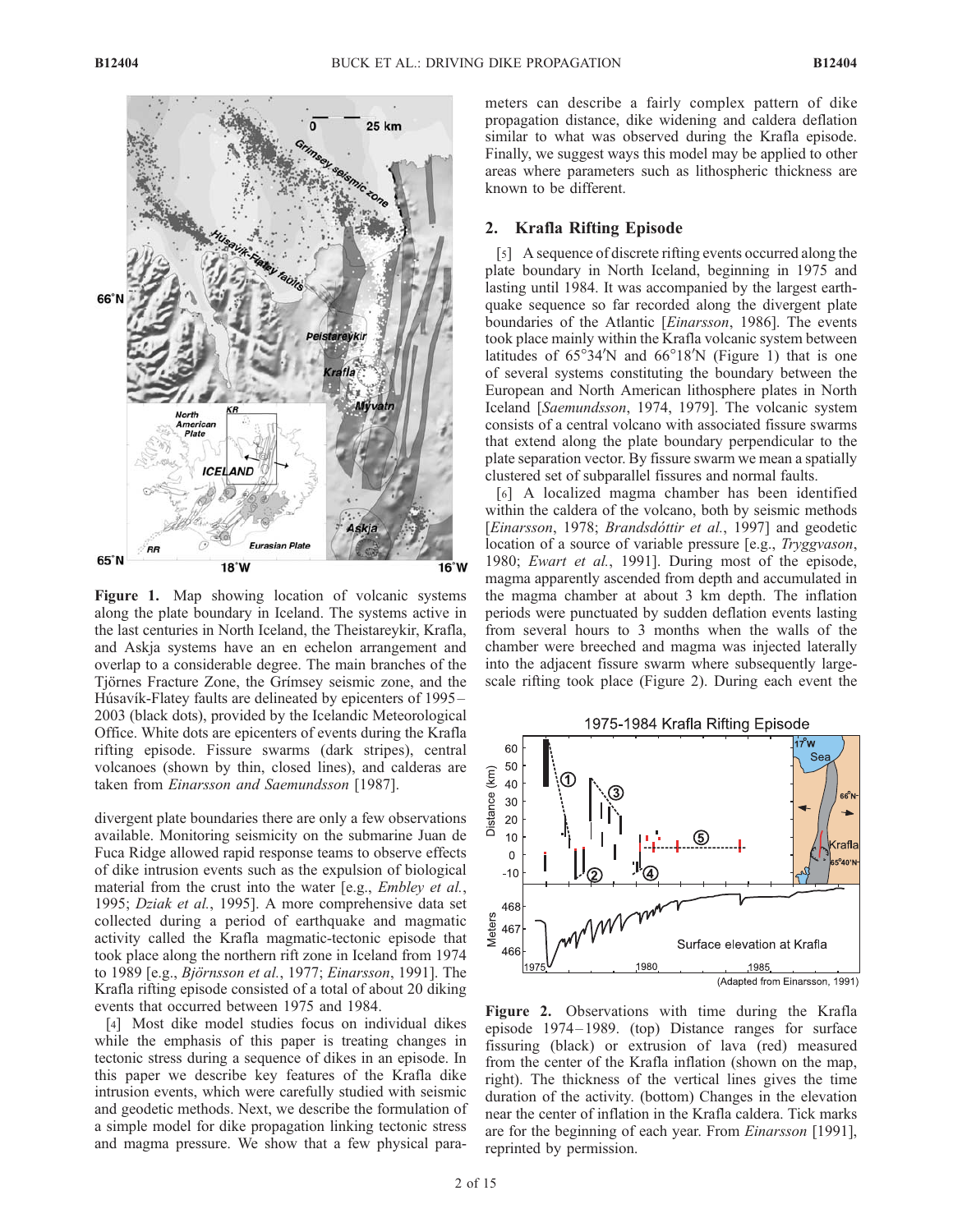flanks of a segment of the fissure swarm moved away from each other.

[7] A total of about 20 discrete rifting events were identified, each one affecting only a portion of the fissure system [Björnsson et al., 1979; Tryggvason, 1980; Einarsson, 1991]. The rifting events were observed to open new and old surface fissures, and to cause vertical displacements on several faults [Sigurdsson, 1980]. Most of the fissure movements occurred along a 1 to 2 km wide zone within the 4 to 8 km wide Krafla fissure swarm. Subsidence within the Krafla caldera was concurrent with rifting and widening of segments of the Krafla fissure swarm [Björnsson et al., 1977, 1979; Tryggvason, 1980, 1984, 1994]. Studies of the seismicity associated with each event are consistent with dikes that propagate at a 1 to 2 m/s rate from a central magma source [Brandsdóttir and Einarsson, 1979; Einarsson and Brandsdóttir, 1980]. The seismicity shows activity as deep as 10 km below the surface. Early events in the episode produced as much as 2 m slip on normal faults [Björnsson et al., 1977; Tryggvason, 1984] and little or no lava extrusion. During some eruption events the lava flowed back into the uppermost crust via surface fissures [*Einarsson*, 1991]. Primary extrusion of lavas was mainly confined to the last few events in the sequence [Tryggvason, 1994], when the dikes reached the surface in fissure eruptions lasting from 5 to 14 days.

[8] The sequence of events shows remarkable regularities (Figure 2). Subsequences may be identified within the magmatic episode, each of them consisting of dikes of decreasing length.

[9] Subsequence 1. The initial event began on 20 December 1975 with a small eruption at the center of inflation within the Krafla caldera, accompanied by rapid deflation, rifting and lateral magma injection into the adjacent fissure swarm, first to the south and then to the north. This event followed a period of over a year of elevated earthquake activity in the caldera. The largest amount of rifting occurred at the northern end of the fissure swarm, near its intersection with the Grímsey oblique rift, triggering a magnitude 6.5  $(M<sub>S</sub>)$ strike-slip earthquake within that zone on 13 January. The deflation lasted until the middle of March 1976 when inflation resumed within the Krafla caldera. The next event lasted from 29 September to 4 October 1976. No surface rifting was identified but small earthquakes were located 12 km north of the caldera. More dramatic events occurred on 31 October 1976 and 20 January 1977 when large-scale rifting was witnessed  $10-24$  km and  $5-10$  km north of the caldera, respectively.

[10] Subsequence 2. Two events followed in the southern fissure swarm, beginning on 27 April and 8 September 1977. Both events began with small eruptions near the northern caldera rim that quickly ended when earthquakes propagated to the south. The April event was accompanied by continuous rifting from the center of inflation within the caldera and 13 km to the south, the September event similarly up to 10 km south of the caldera. A small amount of basaltic pumice was ejected from a geothermal borehole in the southern fissure swarm during the rifting on 8 September [Larsen et al., 1979]. A third, very small event on 2 November 1977, was probably associated with diking within the caldera.

[11] Subsequence 3. This sequence consisted of four large rifting events in the fissure swarm north of the caldera, beginning on 8 January, 10 July, and 10 November 1978, and 13 May 1979. Rifting during these events was concentrated  $20-45$  km,  $5-30$  km,  $16-28$  km and  $12-24$  km north of the caldera, respectively.

[12] Subsequence 4. Three deflation events in 1979– 1980 were associated with earthquakes and rifting in the fissure swarm south of the caldera. A small event in December 1979 was associated with small earthquakes, most likely slightly south of the caldera, but no fissures were found at the surface. A relatively small event began on 10 February, accompanied by earthquakes at  $7-9$  km depth, 0– 10 km south of the caldera, almost in the same section as the September event of 1977 but at slightly greater depth. A rapid deflation event on 17 March 1980 resulted in a small eruption on a 6 km long and intermittent fissure extending from the center of the caldera northward. The eruption stopped when rifting began, propagating from the caldera into the southern fissure swarm.

[13] Subsequence 5. The Krafla rifting episode ended with a sequence of fissure eruptions, each of which was associated with deflation of the caldera region and began in the same fashion as the rifting events had done previously. All these eruptions took place within in the same section of the fissure swarm, extending from the center of the caldera and about 9 km to the north. They occurred on  $10-18$  July 1980 (30 Mm<sup>3</sup>), 18-23 October 1980 (40 Mm<sup>3</sup>), 30 January to 4 February 1981 (40  $Mm<sup>3</sup>$ ), 18–23 November 1981 ( $\sim$ 40 Mm<sup>3</sup>), and 4–18 September 1984 ( $\sim$ 80 Mm<sup>3</sup>). One small noneruptive deflation event happened between the eruptions, in December 1980. This was a slow event, with a flurry of small earthquakes just north of the caldera.

[14] Following the last eruption, the Krafla magma chamber inflated again until the preeruption level was approached. Then the inflation became intermittent. The last inflation period occurred in the summer of 1989. Since then the caldera region has been slowly subsiding [Sigmundsson et al., 1997], a few centimeters per year. A total of  $\sim$ 250 Mm<sup>3</sup> of basaltic lava were erupted during the Krafla episode but a substantially larger volume was emplaced in the crust [*Tryggvason*, 1994].

[15] Frequent distance measurements across the Krafla fissure swarm were conducted in order to monitor the extension accompanying the sequence of rifting events (Figures 3 and 4). Maximum widening of about 9 m occurred 10 to 12 km north of the center of inflation of the Krafla magma reservoir [Tryggvason, 1994]. From that location the amount of widening decreased northward and is estimated at between 2 and 5 m where the seismicity indicated the northern termination of the present rifting, off the north coast, about 70 km north of the inflation center. The amount of widening also decreased southward and approached zero at 15 to 20 km south of the inflation center [Tryggvason, 1984, 1994].

[16] Rifting episodes of the Krafla 1975–1984 type appear to take place in the northern rift zone of Iceland about every  $100 - 150$  years [Björnsson et al., 1977; Gudmundsson, 1995], and the eastern rift in South Iceland seems to have comparable frequency [Larsen, 1984]. The most recent episodes in the northern rift zone are the Theistareykir events in 1618, the Krafla episode of 1724–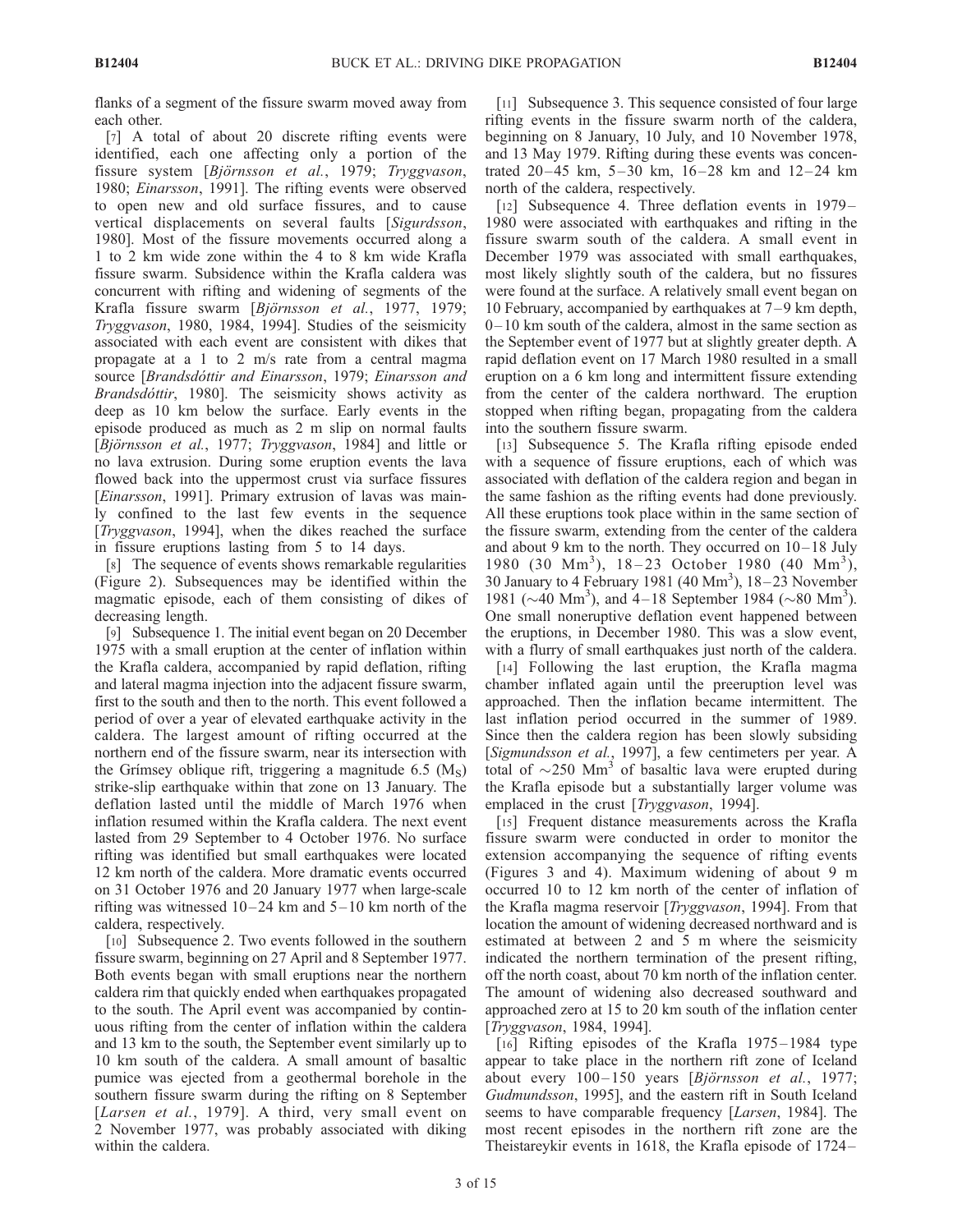

Figure 3. Observed horizontal opening with time in the fissure swarm  $\sim$ 10 km north of the center of inflation in the Krafla caldera. Comparison with data in Figure 2 indicates no correlation between the width of the dike-induced opening and the distance of dike propagation. From Tryggvason [1984], with kind permission of Springer Science and Business Media.

1729 (Myvatnseldar), and the Askja episode of 1874 –1875. The Theistareykir events involved earthquakes and fissuring, but no lava extrusion. The other episodes were characterised by earthquakes and fissuring in the beginning, followed by lava extrusion. During the early stages of the Krafla 1975–1984 activity these previous episodes served as an important basis for forecasts of likely scenarios. It was a generally accepted view that the activity would become more eruptive toward the later stages [Einarsson, 1991] when the extensional stress across the plate boundary would be relieved by the rifting activity.

[17] The Krafla data imply that the evolution of a tectonic stress field could affect dike intrusions and this is a major component of the model described in this paper. The other key model component inspired by these data is that magma intruding a dike is supplied by a central magma chamber and that dike opening reduces magma chamber pressure. A link between magma chamber pressure and dike opening is also inferred for Kilauea Volcano [Segall et al., 2001]. Takada [1997] agrees that evolution of tectonic stress may produce the kind of pattern of dike lengths with time seen at Krafla and he further shows that several other basaltic volcanoes show similar patterns of alternating directions of dike propagation sequences with diminishing lengths of propagation. The qualitative model suggested by Takada [1997] is much like the quantitative model we describe in this paper. Before we formulate that model, we briefly review other ideas about processes that may affect dike propagation.

## 3. Previous Models for Dike Propagation

[18] Dikes are essentially fluid filled cracks and their propagation may be controlled by a dauntingly large number of thermal and mechanical processes. Among them are the pressure and flux of magma coming out of a source region, the viscous resistance to magma flow along the body of the dike and into the tip region, elastic stresses in lithosphere and the freezing of magma [e.g., Lister and Kerr, 1991; Rubin, 1995]. Any model for dike propagation has to ignore or simplify some of the processes that plausibly could affect dike intrusion.

[19] The model most often discussed for dike propagation, the thermal entrance length model [e.g., Delaney and Pollard, 1982; Rubin, 1993; Lister, 1994; Fialko and Rubin, 1998], ignores complications of the source and tip region. This model considers an ''open system'' in which controlling parameters, the magma pressure and the dike width, are imposed from outside the model domain. Resistance to viscous flow of magma in the body of the dike limits the rate of flow of magma. The magma cools as it flows along the body of the dike and at a certain dike length the magma reaching the dike tip begins to freeze, thus limiting dike propagation. The distance a dike can propagate into cold rock before freezing up, the thermal entrance length, depends strongly on the dike width: wide dikes go much farther than narrow dikes. There is some evidence from the eroded remains of ancient dike complexes that wide dikes may propagate larger distances than do smaller dikes [see Fialko and Rubin, 1999]. Unfortunately, the model provides no insight into what controls the dike width.

[20] Observations from the Krafla episode do not support the prediction that dike width is the main control on distance of dike propagation. Geodetic data indicates nearly the same widening of the fissure swarm in each event, while the propagation distance varied greatly [e.g., Tryggvason, 1984] (Figures 2, 3, and 4). Also, the first dike in the Krafla sequence indicates that freezing did not stop its propagation.



**Figure 4.** Estimated total opening of the fissure swarm versus distance from the inflation center during the events of the Krafla episode from Tryggvason [1984]. Note that the 1984 event was not included in this figure and adds about 1 m of opening close to the caldera.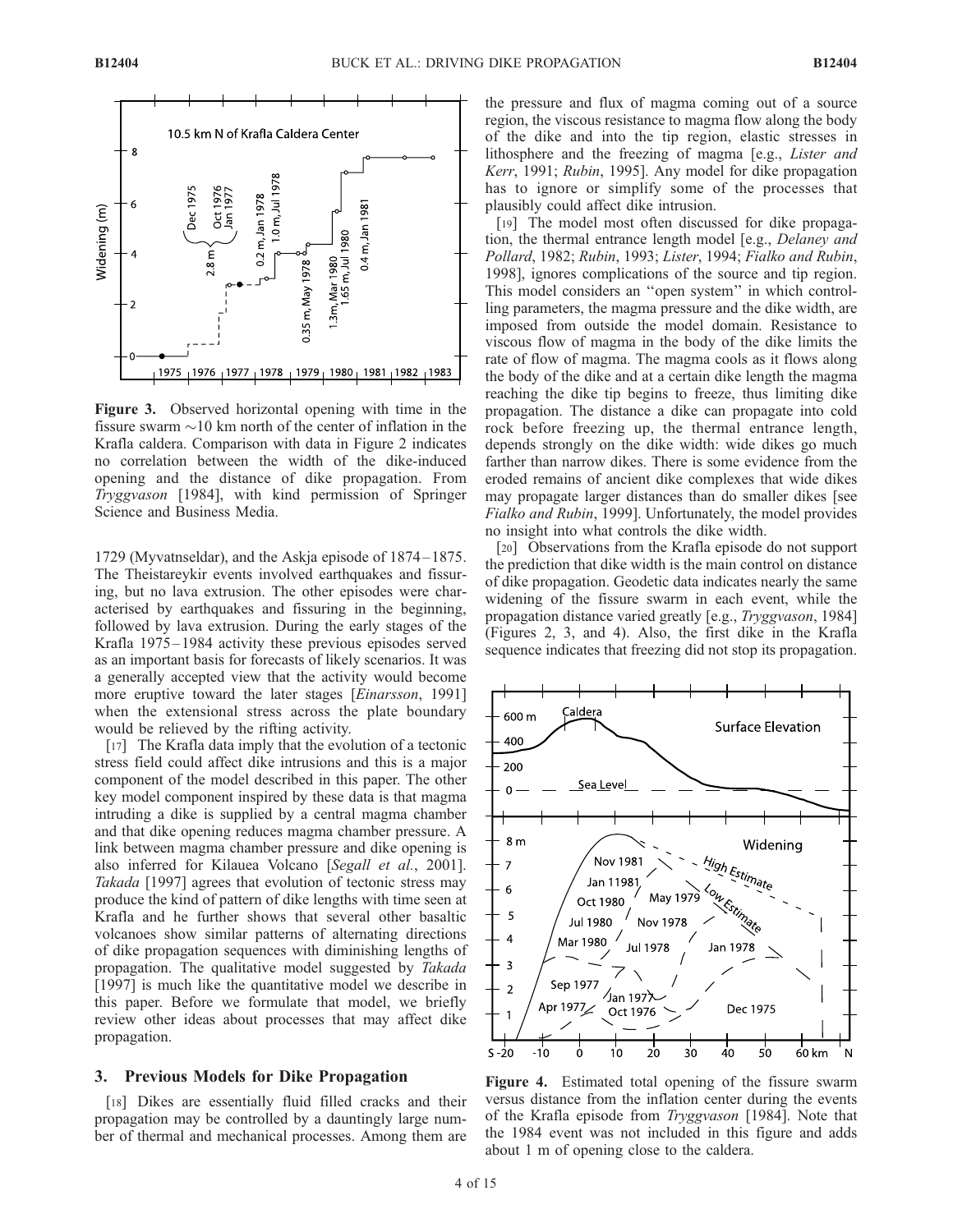

Figure 5. Block diagram illustrating the geometry of a dike fed by a magma chamber. The x value is the horizontal distance from the chamber along the dike and  $z$  is depth below the surface at the origin. Fissures may open above a dike in some cases of dike emplacement.

That dike took 2 days to reach a transform fault system 70 km north of the caldera where it stopped propagating, but it continued to open and drain the magma chamber for





Figure 6. Illustration of stress changes in a representative cross section of along-axis lithosphere and asthenosphere. (a) Cold, high-viscosity lithosphere maintaining a stress difference (the difference between horizontal and lithostatic stress) due to plate separation. The hotter asthenosphere has such a low viscosity that on the timescale of plate separation no significant stress differences are maintained. (b) Stresses change immediately after intrusion of a dike. Stress differences are relieved in the lithosphere in the region close to the dike (indicated by the shading that does not extend out to B), but the asthenosphere is extensionally stressed near the axis of dike intrusion.

 $\sim$ 3 months. It is plausible that a stress barrier stopped this dike and a connection between the magma chamber and the dike remained open for months.

[21] The lack of fast magma freezing may be due to the depth of dike opening. We expect that dikes propagating laterally farther than a lithospheric thickness should cut through the entire lithosphere and possibly into the hot, weak asthenosphere (Figures 5 and 6). The time to cool magma in a dike is proportional to the inverse square of the temperature contrast between magma and host rock [Turcotte and Schubert, 2002]. As long as the host rock is colder than about  $600^{\circ}$ C then basaltic dikes should freeze on the observed timescale of propagation [Fialko and Rubin, 1998]. However, temperatures at the base of the lithosphere are likely to be more than  $1000^{\circ}$ C [Hirth et al., 1998]. Magma flowing through the hot lower lithosphere could continue to supply meter wide dikes for times much longer than the observed propagation times. Lateral flow of hot magma could even lead to ablative widening of the dike at the base of the lithosphere [Bruce and Huppert, 1990], perhaps allowing an open ''pipe'' from the magma chamber to a dike even when the dike near the magma chamber has



Figure 7. Illustration of the effect of magma chamber deflation. (a) Filled magma chamber and reference ground surface. (b) Removal of magma from the chamber results in a reduction of pressure in the chamber and a drawdown of the surface. (c) Plot of linear decrease in chamber pressure with the volume of magma withdrawn.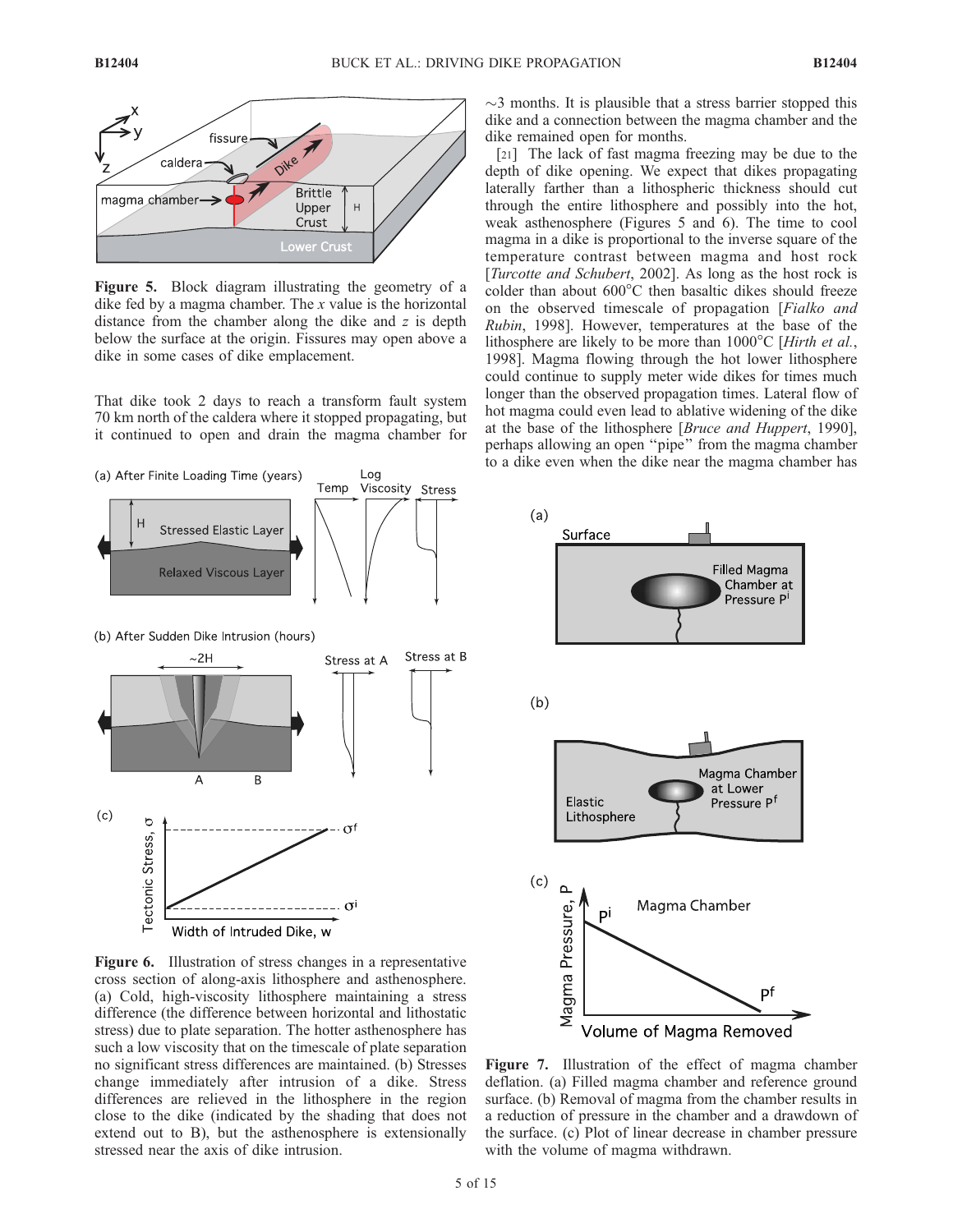

Figure 8. Geometry of idealized dike intrusion and associated stresses. (a) Variation of lithospheric surface depth  $z_s$  with distance x referenced to the surface at the magma chamber source at  $x = 0$ . Depth  $\Delta z_d$  of dike below the local lithospheric surface. (b) Width of dike as a function of x, where  $x_1$  and  $x_2$  are the ends of the dike closest and farthest from the origin, respectively. (c) Horizontal variation in the initial tectonic stress and final magma pressure (defined in text) which control the dike opening. (d) Vertical variation of lithospheric stress and magma pressure with depth for the three horizontal positions indicated. Here the magma and lithospheric densities equal 3000 kg/m<sup>3</sup>, and the acceleration of gravity is 10 m/s<sup>2</sup>.

closed. For example the first dike in the Krafla episode continued to open >30 km from the caldera while opening did not continue closer to the caldera.

[22] Another feature of the Krafla events suggests that viscous flow related pressure gradients might not be as important as the thermal entrance model assumes. Most dikes began propagating with velocities around 2 m/s and gradually slowed before stopping [Einarsson and Brandsdóttir, 1980]. During propagation the Krafla caldera subsided steadily, but deflation ceased within seconds of the time the dikes stopped propagating, as indicated by a marked reduction in seismicity [*Einarsson*, 1991]. This indicates that dike widening stopped when the tip stopped opening. If there were sizable dynamic pressure reductions

along the dike when it stopped propagating then we would expect parts of the dike to continue widening, and so magma would be pulled out of the chamber, as pressures relaxed toward static values. The ablative widening of the deeper parts of the dike, discussed above, could greatly reduce the pressure gradient required to drive lateral magma flow.

[23] A recent dike propagation model by *Ida* [1999] ignores freezing of magma and considers that driving pressures control the distance of dike propagation. Ida assumes that magma pressure decreases linearly with the volume of magma withdrawn from the chamber as we do (see Figure 7). This model treats the dike as a semiinfinite crack to calculate the resistance to tip opening according to a fracture toughness criteria. For horizontal dike propagation this implies the dike is infinitely tall and far from the dike tip the dike opening does not change tectonic stresses. Because of this approximation, Ida [1999] comes to the conclusion that larger tectonic relative tension leads to shorter dikes. This is opposite to what appears to happen for Krafla, where early dikes in a subsequence travel the farthest. The critical difference between our model and Ida's model is that we assume dike opening is resisted along the entire length dike and at the tip, while Ida only deals with resistance at the tip.

## 4. Model Formulation: Linked Tectonic Stress and Magma Pressure

[24] We would like to relate the evolution of properties of a tectonic-magmatic system, such as stresses in the lithosphere, to observable features, such as the distance range of dike opening during magmatic intrusion events. To do this in a simple way we neglect magma cooling and viscous pressure changes along the body of the dike. A basic assumption is that dike propagation is driven by the difference between magma pressure,  $P_m$ , and the minimum principal stress in the lithosphere,  $\sigma_H$ , which is directed normal to the plane of a vertical dike. Both of these quantities can vary with depth, z, but only the stress is taken to vary with horizontal distance from the magma chamber along the dike, x (Figure 8; see also the Notation section).

#### 4.1. Conventions and Definitions

[25] We follow the geologic convention that compressive stress is positive and that principal stresses are either vertical or horizontal. The magma pressure is assumed to be the static pressure and so varies only with the vertical hydrostatic gradient. Then the depth-dependent magma pressure can be described as

$$
P_m(z) = P + \rho gz,\tag{1}
$$

where  $P$  is the pressure at the surface above the magma chamber at  $x = 0$ ,  $\rho$  is the magma density, and g is the acceleration of gravity. The surface at  $x = 0$  is taken to be at a depth  $z = 0$ .

[26] The vertical stress is taken to be the lithostatic stress and is given by

$$
\sigma_{\nu}(x,z) = \rho g(z - z_s(x)),\tag{2}
$$

where  $\rho$  is the density of the lithosphere and  $z<sub>s</sub>(x)$  is the depth of the surface relative to the depth of the surface over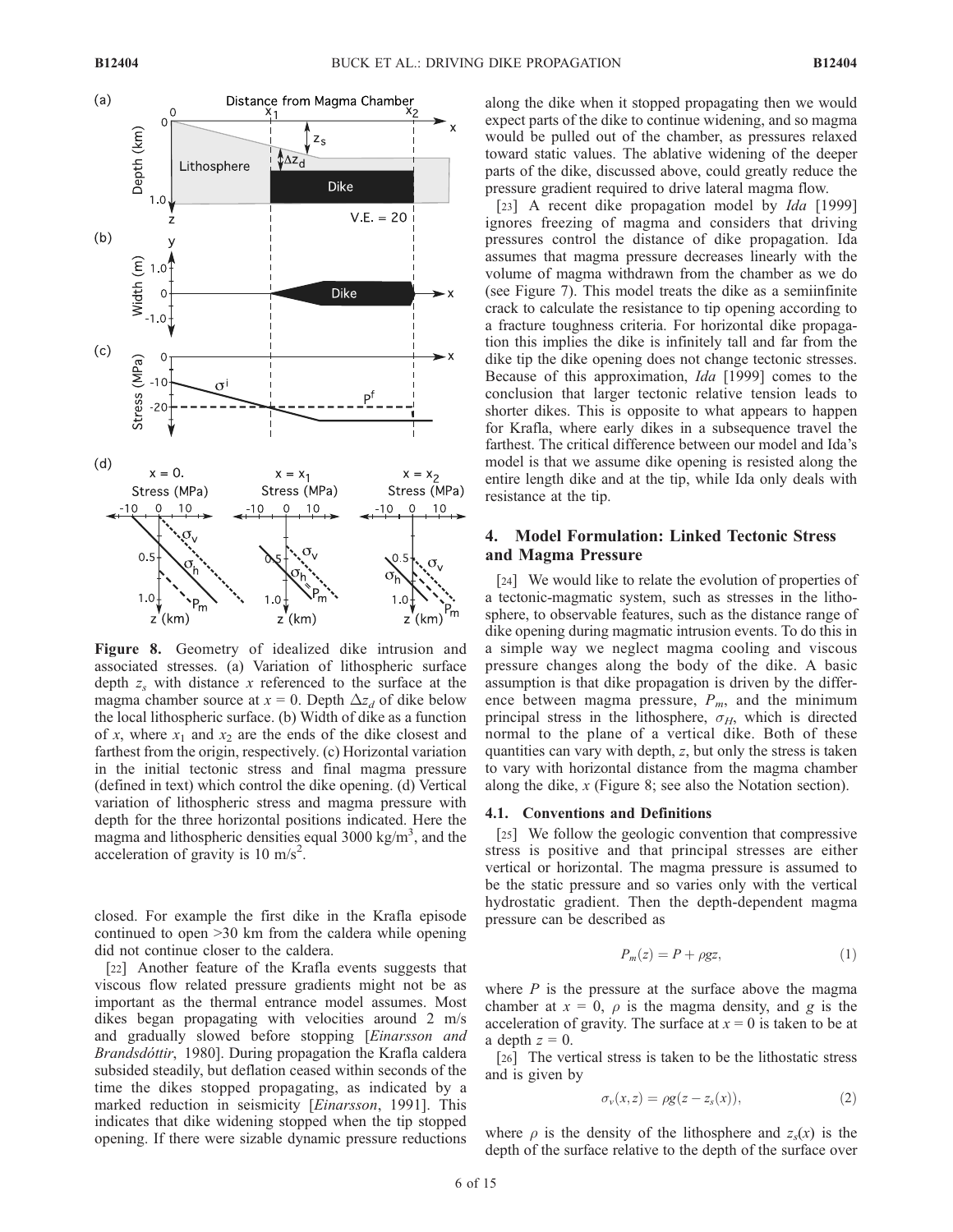the magma chamber. As a further simplification the lithospheric density is taken to equal the magma density.

[27] Plate separation is taken to reduce the horizontal stress normal to the dike uniformly with depth in the lithosphere without affecting the vertical stress. Therefore one can write

$$
\sigma_h(x, z) = \sigma_v(x, z) + \sigma_d(x), \tag{3}
$$

where  $\sigma_d(x)$  is the stress difference, assumed here to be depth independent (Figure 8). As a notational simplification we include the effect of variations in surface elevation on the driving pressure in an effective tectonic stress,  $\sigma$ , (hereafter referred to as the tectonic stress) as

$$
\sigma(x) = \sigma_d(x) - \rho g z_s(x) = \sigma_h(x, z) - \rho g z.
$$
 (4)

#### 4.2. Dike Opening and Regional Tectonic Stress

[28] Consider a magmatic "event" in which magma from a localized chamber is injected into a dike cutting tectonically stressed lithosphere. An intrusion ''event'' is the rapid emplacement of a single dike during which the dike and the magma chamber constitute a ''closed system''.

[29] Intrusion of magma pushes the walls of a dike apart and increases the local value of the minimum principal stress. This means that the tectonic stress increases (i.e., becomes more compressive). The magnitude of stress change when a dike opens depends on properties of the lithosphere and asthenosphere. The asthenosphere is here defined as the region that flows viscously to relieve most elastic stresses building up on the scale of time between diking episodes. The lithosphere does not flow significantly on this timescale. During the short time of a diking event the asthenosphere should act as an elastic layer with nearly lithostatic stress (Figure 6). Thus the asthenosphere can limit how much the lithosphere opens when cut by a dike. Because of the vertical variation in prestress it is not correct to use the equations describing opening of a pressurized crack in an elastic half-space which would predict a quadratic variation of dike width and driving pressure [*Weertman*, 1971]. Numerical experiments simulating dike opening with a reasonable vertical variation of prestress indicates a nearly linear relation between driving pressure and dike width (Ran Qin, personal communication, 2006).

[30] Thus we assume that during dike intrusion the lithosphere behaves as an elastic solid over a horizontal distance scale normal to the dike equal to the height of the dike, H (Figure 6a). Stress changes at a distance from the magma chamber depend only on the dike widening at that position. The lithosphere-asthenosphere system along an opening dike is taken to behave like a series of independent, finite length springs orthogonal to the dike. If the initial tectonic stress is  $\sigma^i$  then the final stress after the dike event is taken to depend linearly on dike opening as

$$
\sigma^{f}(x) = \sigma^{i}(x) + (\delta \sigma / \delta w) w(x), \qquad (5)
$$

where  $w(x)$  is the width of an intruded dike and  $\delta \sigma / \delta w$  is analogous to a ''spring constant'' for the lithosphere. We expect  $\delta\sigma/\delta w \sim E/H$ , where E is the Young's Modulus of the lithosphere.

#### 4.3. Magma Withdrawal and Magma Chamber **Pressure**

[31] Assume that magma pressure  $P$  decreases linearly with the volume going into the dikes (see Figure 7). If the initial magma pressure is  $P<sup>i</sup>$  then after a volume of magma  $\Delta V_{out}$  is removed from the chamber the final magma pressure is

$$
P^f = P^i - (\delta P / \delta V) \Delta V_{out},\tag{6}
$$

where  $\delta P/\delta V$  is a constant that depends on the initial volume, shape and depth of the magma chamber, and the rheologic properties of the rock in and around the chamber. This linear relation holds if the surroundings respond in an elastic manner and if strains are small [Mogi, 1958]. The larger the magma chamber the smaller should be the value of  $\delta P/\delta V$  [Mogi, 1958].

#### 4.4. Relations Between Magma Pressure, Tectonic Stress, and Magma Volumes

[32] We assume that during and at the end of a dike intrusion event the magma pressure and the tectonic stress are equal along the length of a dike where magma was intruded:

$$
P^f = \sigma^f(x) \quad \text{for} \quad x_1 < x < x_2. \tag{7}
$$

We define  $x_1$  as the end of the dike at, or closest to, the magma chamber and  $x_2$  as the far end of the dike (Figure 8).

[33] The depth  $\Delta z_d$  of the top of a dike below the local surface (Figure 8) depends on the final magma pressure and since this equals the final local tectonic stress we can write this as

$$
\Delta z_d(x) = \frac{-\sigma^f(x)}{\rho g} - z_s(x). \tag{8}
$$

For a plausible value of the tectonic stress after intrusion of  $-10$  MPa and  $z_s(x) = 0$  m then  $\Delta z_d(x) = 364$  m, taking the density of magma  $\rho = 2800 \text{ kg/m}^3$  and  $g = 9.8 \text{ m/s}^2$ . For Krafla we assume that the lithospheric thickness is 10 km and that the bottom of the dike extends to the bottom of the lithosphere. Thus for moderate tectonic stress levels variations the depth of the dike top should have a small effect on the volume of the dike and we ignore it.

[34] For a constant dike height,  $H$ , the volume of intruded magma in a given dike event is

$$
\Delta V_{in} = H \int_{x_1}^{x_2} w(x) dx = H(\delta w/\delta \sigma) \int_{x_1}^{x_2} \left[ P^f - \sigma^i(x) \right] dx. \tag{9}
$$

If there is no extrusion of magma then the volume of magma intruded along a dike equals the volume removed from the magma chamber.

#### 4.5. Stopping Dike Propagation

[35] Viscous pressure loss along the body of the dike may be small as the dike slows, however, viscous resistance to flow of magma into the tip of the dike may be considerable. There also may be resistance to dike propagation due to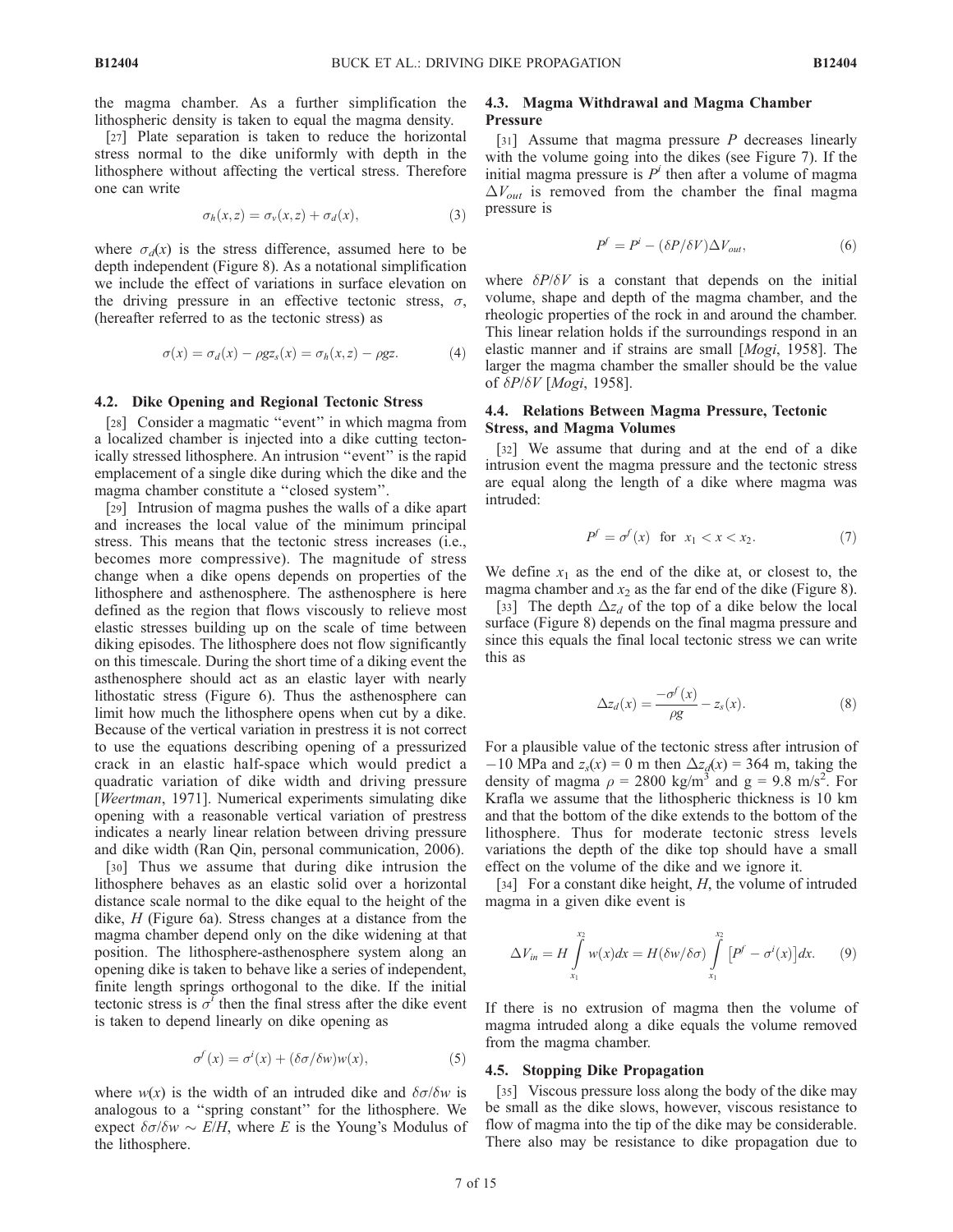(a) Constant Initial Stress



(b) Decreasing then Increasing Initial Stress



Figure 9. Relation between two initial lithospheric tectonic stress (prestress) distributions and the final stress along a dike and the positions of the dike ends for a single dike intrusion event. (a) For a constant prestress as a function of distance from a magma chamber there is a uniform increase in stress, equal to the minimum driving pressure for propagation,  $\Delta P_{S}$ , out to a distance  $x = x_2$ . Because lithospheric strain is proportional to stress change, the amount of dike opening is predicted to be uniform with distance along the dike. (b) If the tectonic stress decreases over a certain distance and then increases, the dike may be open only beyond a distance  $x = x_1$  from the magma chamber.

fracturing of rock around the tip of the dike. We assume that the complex processes at the dike tip combine to so that the velocity of dike tip propagation depends linearly on the driving pressure at the tip  $(P^f - \sigma^i(x_1))$ .

[36] A certain level of driving pressure in needed for magma to breakout of the magma chamber to initiate a dike and it is designated  $\Delta P_B = P^i - \sigma^i(0)$ . As a dike propagates and opens the magma pressure is reduced as magma is withdrawn from the chamber. Thus the driving pressure and propagation velocity will be reduced as a dike lengthens. When the driving pressure drops to a certain value the dike should stop, either because it is propagating so slowly that the magma in the tip freezes, or because the dike can no longer overcome static resistance to deformation at the tip. We define  $\Delta P_S$  as the minimum driving pressure before the dike stops, so a dike will stop when  $P^f - \sigma^i(x_2) = \Delta P_S$ .

[37] We can derive a simple expression for the reduction in driving pressure with dike length, L, for the case of uniform initial tectonic stress with distance from the magma chamber. Then changes in tectonic stress and so the width of the dike will be constant along its length. The intruded volume  $\Delta V_{in}$  is HwL where  $\tilde{w} = (P^f - \sigma^i)/(\delta \sigma/\delta w)$  by equation (5). If the volume going into the dike equals the volume coming out of the magma chamber than we can use

equation (6) to calculate the reduction in magma pressure and so the reduction in driving pressure is

$$
P^f - \sigma^i(x) = \frac{\Delta P_B}{\left(1 + \frac{l}{l_0}\right)},\tag{10}
$$

where  $L<sub>o</sub>$  is a characteristic length of dike propagation and

$$
L_o = (\delta \sigma / \delta w) / H(\delta P / \delta V). \tag{11}
$$

If velocity is proportional to driving pressure then equation  $(10)$ shows how propagation velocity decreases with dike length and this relation is consistent with the observed slowing of the propagation Krafla dikes [Einarsson and Brandsdóttir, 1980].

[38] The minimum driving pressure sets the amount of stress change at the tip of the dike and this is what links the position of the end of the dike and the final tectonic stress (see Figures 8 and 9). Thus the final length of a dike propagating into uniformly stressed lithosphere is equal to  $L_o ((\Delta P_B/\Delta P_S) - 1)$ . Clearly a dike can only propagate if the breakout pressure is greater than the stopping pressure. In general dikes will be shorter for larger values of  $\Delta P_{\rm S}$ ,  $|\delta P/\delta V|$  and H, or for smaller values of  $\delta \sigma/\delta w$  and  $\Delta P_B$ .

### 5. Numerical Simulation of Dike Events

[39] The intrusion of a dike produces changes in the stress field that may change where a second dike may intrude. To illustrate the characteristics of our idealized dike intrusion model we describe a simple numerical scheme to track magma volumes intruded into dikes and associated stress changes for a series of dike events. A grid is set up along the axis of propagation (the x *axis*) with a grid spacing that is a small fraction ( $\leq$ 1/100) of the characteristic dike length  $L_o$ .

[40] Dikes propagate either in the  $+x$  or  $-x$  direction, but not in both directions at once. A dike propagates in the direction of the largest local negative gradient of stress with distance from the magma chamber (i.e., the dikes are pulled into the most tensional areas). Different test positions of the far end of the dike,  $x_2$ , are tried with the stress everywhere along the dike assumed to be changed to  $\sigma^{i}$  (x<sub>2</sub>) +  $\Delta P_{S}$ . If this test final stress is greater than the initial stress at the magma chamber then the position  $x_1$  equals zero (i.e., the dike is open at the magma chamber.) If the test stress is less than the initial stress at  $x = 0$  then  $x_1$  is set at the position where the initial stress equals the final stress along the dike. We compute the stress changes everywhere along the dike and use equation (5) to calculate the dike width,  $w(x)$  along the dike.

[41] The magma volume  $\Delta V_{in}$  in the test dike is the integral of  $w(x)H$  between the start and end of the dike (equation (9)). Assuming this volume is removed from the magma chamber we use equation (6) to estimate the magma pressure resulting from this test dike. If this value of pressure is greater than  $\sigma^{i}$  (x<sub>2</sub>) +  $\Delta P_{S}$  then there is excess pressure available to drive the dike to propagate further. Thus we increase  $x_2$  and repeat the test until the final magma pressure is equal to or slightly less than the final stress along the dike. Having set the end of the dike we update stresses along the dike to a value of  $\sigma^{i}(x_2) + \Delta P_S$ . At the end of the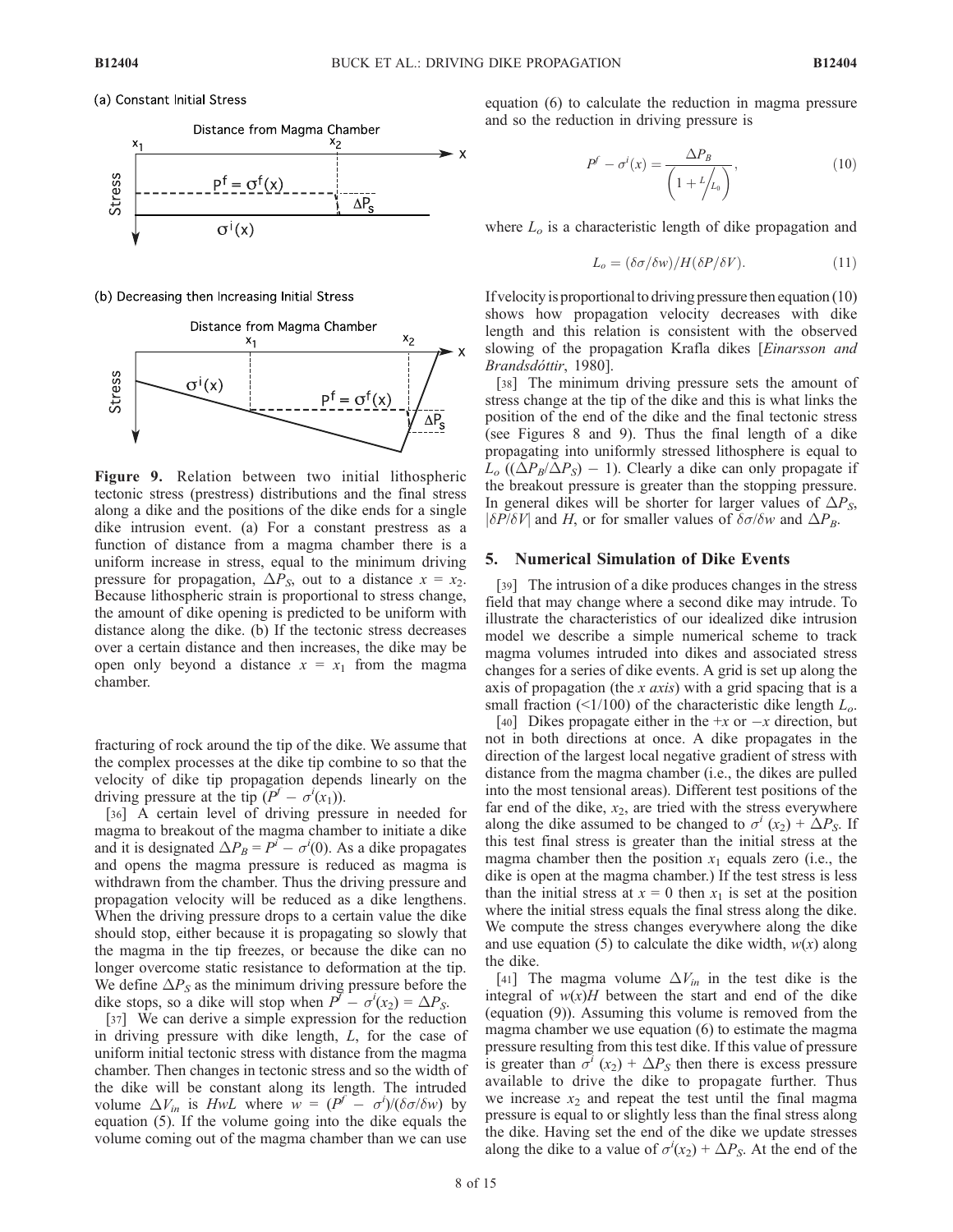dike we taper the stress changes over three points, being careful not to change the volume of intruded magma. There are two reasons for this tapering. First, tapering in dike width is likely to occur in nature. Second, it eliminates some numerical model irregularities as described below.

[42] Applying these rules for different stress distributions gives different predicted distributions of dike opening. For an initially uniform stress distribution the tectonic stress change, and so the width of the dike is uniform along the dike, as shown in Figure 9a. If the stresses decrease (i.e., become more tensile) with distance from the magma chamber then a dike can propagate farther from the magma source. According to our assumptions the dike would first open near the magma chamber, but as the dike continued to propagate the tail of the dike would close. This is much like a horizontally propagating version of a vertically propagating, buoyancy driven ''Weertman crack'' [Weertman, 1971]. It is likely that some magma would have frozen in the tail of the dike before it closed, but we ignore that possibility. Figure 9b illustrates a case where a dike stopped because it ran into an area of increasing stress.

### 6. Results for Multiple Dike Events

#### 6.1. Constant Initial Stress

[43] To deal with multiple dike intrusion events we must specify stress changes near the magma chamber as well as far from that source region. The tectonic stress at the magma chamber (at  $x = 0$ ) is changed by half the amount of the change in an adjacent point. For example, if a dike propagates in the  $+x$  direction into a uniform tectonic stress field, the stresses between  $x = 0$  and  $x = L$  are increased by  $\Delta P_S$ , while  $\sigma_f(0) = \sigma_i(0) + \Delta P_s/2$ . Figure 10a for event 1 illustrates this change in stress and magma pressure for  $\Delta P_B = 2\Delta P_S$ .

[44] If the breakout pressure,  $\Delta P_B$  is constant for every dike event then an increase in the tectonic stress at the magma chamber  $(x = 0)$  results in a higher value of the magma pressure needed for the start of propagation of the next dike. The second dike propagates in the  $-x$  direction, because tectonic stresses adjacent to the magma chamber are lower in that direction. The second dike propagates farther than the first because the pressure needed for the breakout has increased by  $\Delta P_S/2$  (see Figure 10a). After event 2 the stress at the magma chamber is now essentially the same as for adjacent regions.

[45] We assume that there has been infinitesimal lowering of the tectonic stress in the region of the first dike, as might happen because of viscoelastic relaxation, so that a third dike propagates in the  $+x$  direction. Because of the tapering of the dike width and associated stress changes near the end of dike number 1 the third dike can ''spill'' into the region of lower tectonic stresses beyond the end of the first dike. The total length of the third dike is larger than the first two, because of the increased initial magma pressure needed to overcome the higher tectonic stresses at the magma chamber.

[46] The third dike does not affect the stresses along the length of dike 1, except at its tapered end, so the next dike also propagates in the  $+x$  direction. This fourth dike propagates exactly like the first dike (see Figure 10a). The

fifth dike propagates in the  $-x$  direction and like dike 3 it propagates far from the origin and does not affect stresses in the region of dike 2.

[47] As shown for the 20 dike sequence illustrated in Figure 10a, a simple pattern of dike propagation emerges. Dikes propagate in one direction, a relatively large distance from the origin. Subsequent dikes propagate decreasingly great distances from the origin (the model magma chamber location) until a dike relieves some tectonic tension at the origin. The next dike then propagates in the opposite direction with later dikes propagating shorter distances. The magma chamber pressure variations (Figure 10a) show that the longest dikes correspond to the largest pressure drop. Also, the magma pressure at breakout increases when the tectonic stress at the origin increases (i.e., becomes more compressive). Recall that this occurs because the pressure to breakout of the model magma chamber is set to be a constant value  $(=\Delta P_B)$  above the local tectonic stress. The model of evolving stresses depends only on three parameters:  $\Delta P_B$ ,  $\Delta P_S$  and  $L_0$ . If we assume greater magma pressures at breakout, this leads to longer dikes, but the pattern of diking is similar to that for the smaller value of  $\Delta P_B$ .

#### 6.2. Distribution of Steady State Stress or Topography

[48] Stresses in an extensional region affected by dikes emanating from a magma chamber should evolve in a series of dike intrusion episodes that increase tectonic stresses followed by periods of tectonic extension that lowers tectonic stress. If the episodes did not lead to either extrusion of lava in some areas or normal faulting in others then the pattern of dike stress changes (and associated extensional straining) could be similar to that shown in Figure 10. However, it is likely that dike episodes result in extrusion in some areas and faulting in others. Such activity would result in along-axis topography.

[49] Dike episodes might end with extrusion when all tectonic stress differences are relieved. Extrusion would first occur and build topography near the magma chamber. As elevations increase near  $x = 0$  there would be a topographic stress gradient favoring extrusion at the edge of the extrusive topography.

[50] Far from the magma chamber tectonic stresses might be sufficient for normal faulting. Fault-related lowering of topography eventually would drive dikes to extrude for large x. Extrusion for  $x > 0$ . can only happen if the topographic gradient is sufficient to offset the reduction in magma pressure as a dike propagates laterally.

[51] An equilibrium topographic profile along a segment axis is one where extrusion during a dike event could happen at all distances from the magma chamber. This equilibrium topographic relief depends on the tectonic stress distribution divided by density contrast times gravitational acceleration,  $\rho g$ . Simple analysis shows that the stable topography with distance from the center of a model segment depends mainly on the characteristic propagation length  $L_0$ . The predicted slope depends in the inverse square root of  $L_0$ . If  $L_0$  is small then the slope is large.  $L_0$  is sensitive to the magma chamber properties. For a large magma chamber we expect that  $\delta P/\delta V$  will be small and so  $L_0$  will be large. Thus a ridge with a small magma chamber should have a large equilibrium slope.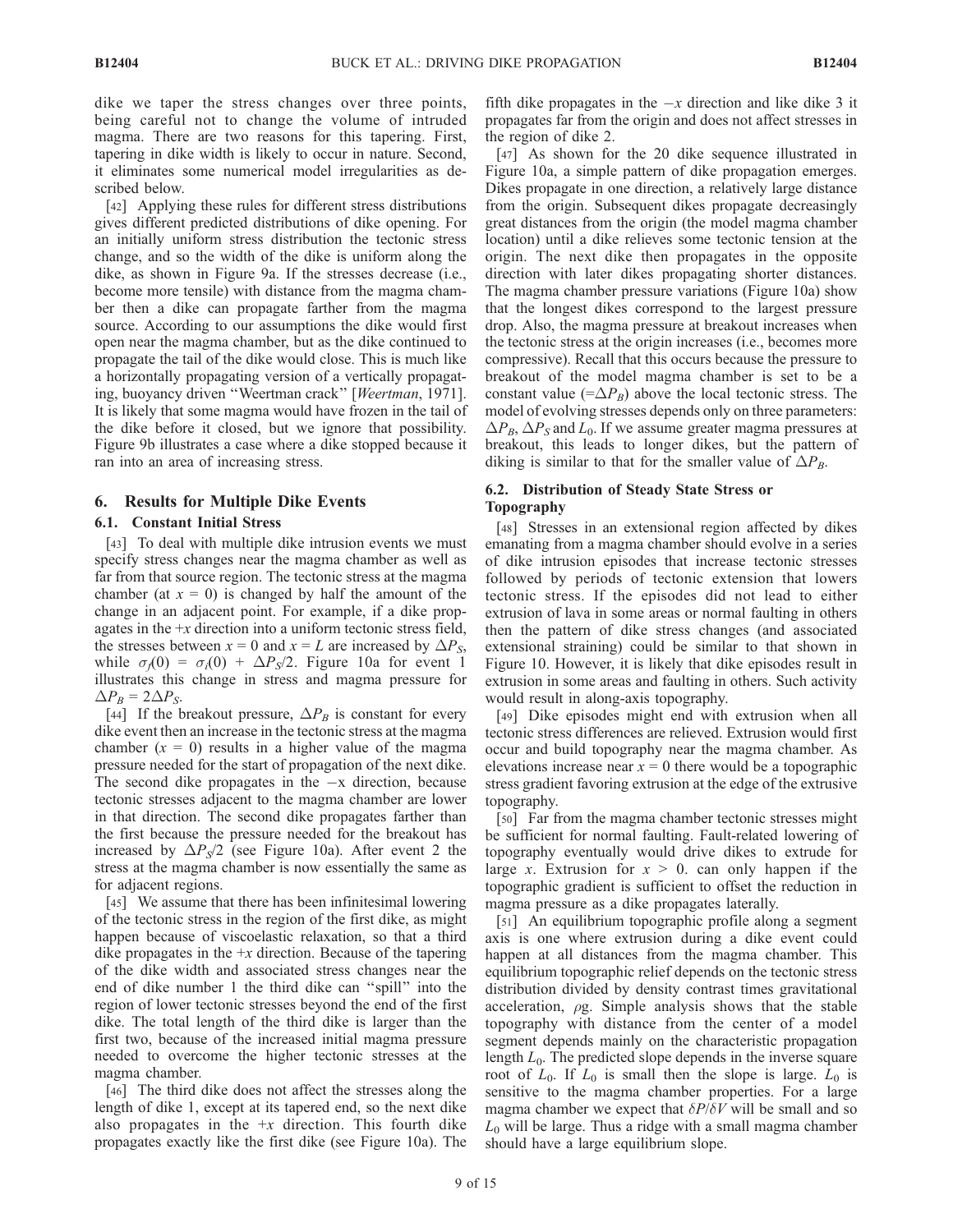

Figure 10. Model results for 20 dike intrusion events with the excess breakout magma chamber pressure for each event,  $\Delta P_B$ , equal to twice the stopping pressure  $\Delta P_S$ . (a) Results for a uniform initial prestress. (top) Tectonic stress, divided by  $\Delta P_{S}$ , at the end of each event, with the event number printed next to the corresponding stress plot. The horizontal distance from the magma chamber, x, is divided by the characteristic length for dike propagation,  $L_0$ . (middle) Horizontal distance range for dike opening for each event. (bottom) Magma pressure changes for each event. (b) Same as Figure 10a except with prestress barriers at a set distance from the magma chamber. The stress barriers are places where the tectonic stress increases markedly to a level that prevents dike propagation. Here we show the last 20 events of a sequence of 100 events. The pattern of events becomes repetitious until tectonic stresses approach zero and magma pressure may be greater than zero, which is assumed to lead to extrusion and so little propagation of dikes.

#### 6.3. Constant Initial Stress and Stress Barriers

[52] A mid-ocean ridge volcano tectonic system does not exist in isolation. The stress fields of adjacent systems will affect each other. Also, transform faults may separate ridge segments fed by different volcanic systems. The transforms may be places across which tectonic stresses change and may even be compressive. A dike should not propagate into these adjacent areas of higher (i.e., more compressive) stresses.

[53] To illustrate the effect of stress "barriers," or areas of appreciably more relative tectonic compression, on the pattern of dike propagation in our model we carried out

the following model experiment. We started with uniform negative (i.e., relatively tensile) stresses out to a distance of  $5 L<sub>0</sub>$  in each direction where the stress abruptly increases to lithostatic (i.e.,  $\sigma(\pm 5L_0) = 0$ ). The introduction of this length scale means that dikes cannot propagate farther than  $5 L<sub>0</sub>$  from the origin and the number of dikes that occur sequentially in one direction is limited. In this case no more than three dikes propagate in the same direction before a dike breaks out in the opposite direction. Figure 10b illustrates the last 20 dikes in a sequence of 50 dikes that began with a uniform tectonic stress of  $-20$  MPa between  $x = -5L_0$  and  $x = +5L_0$ . A very regular pattern of dike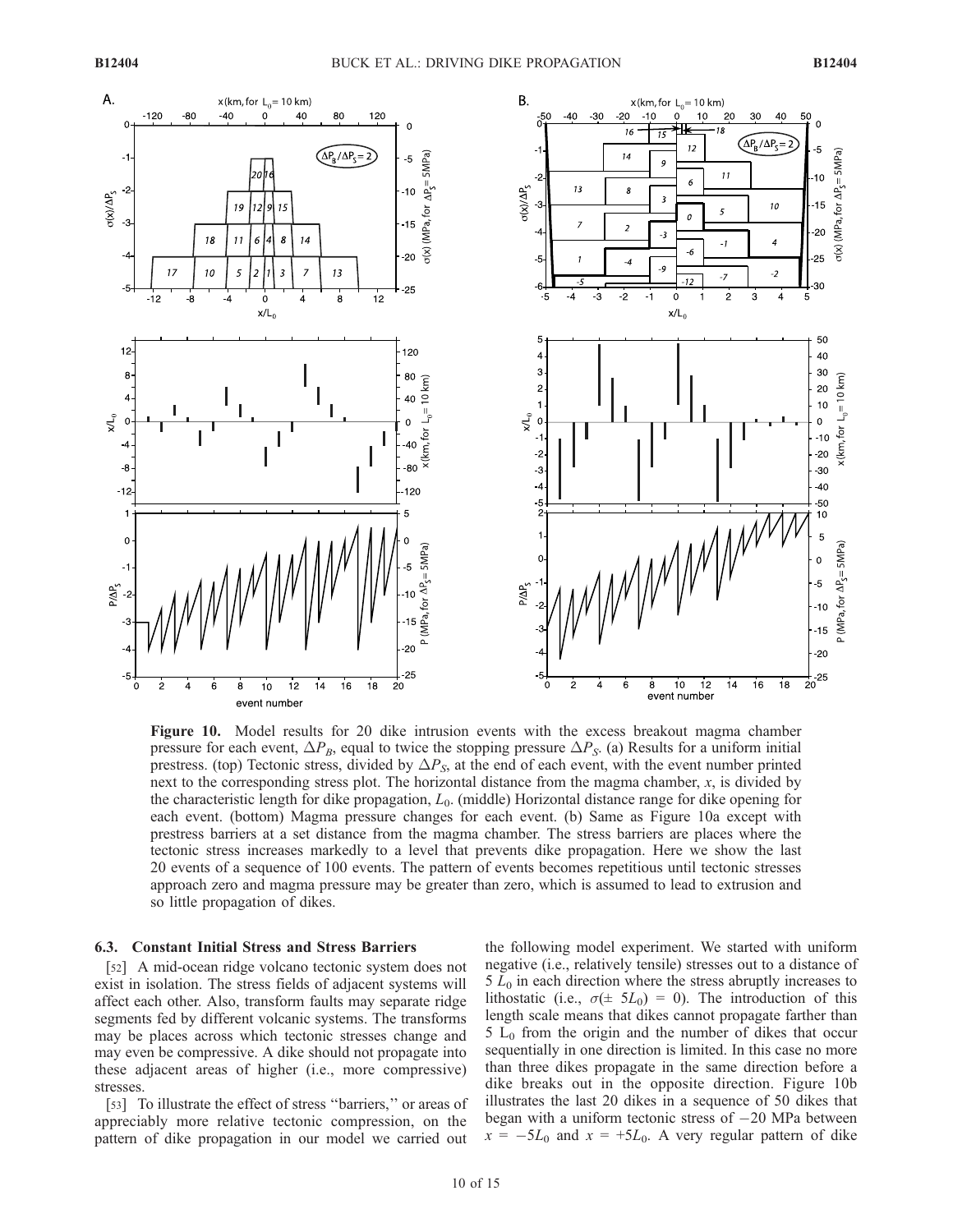

Figure 11. Model results for 15 events with an initial stress pattern approximating possible conditions for the Krafla episode. Here the characteristic length for dike propagation,  $L_0$ , is 10 km, and the first event has an excess breakout pressure  $\Delta P_B$  of 25 MPa (5 times  $\Delta P_S = 5$  MPa), while for all other events  $\Delta P_B = 2\Delta P_S = 10$  MPa. Note the broad similarity of the results to the data shown in Figure 2.

propagation results with three dikes going in the  $+x$  direction. Unlike the previous simple model experiment, the introduction of a length scale into the stress field results in a steady increase in the lowest magma pressure during a dike intrusion event.

[54] As the tectonic tension is reduced in the vicinity of the model magma chamber the magma pressure at breakout may be greater than zero. In other words the magma pressure is large enough to drive extrusion of magma.

#### 6.4. Magma Extrusion

[55] When magma pressure at the surface of an open dike is positive then extrusion can occur. This means that the horizontal principal stress is equal to or greater than the vertical stress. Give our formulation this will happen when magma pressure is greater than  $-\rho gz_s(x_2)$ . When extrusion occurs the excess magma pressure above the surface pressure will drive extrusive flow and less magma pressure will be available to drive dike propagation. Whether dikes continue to propagate or stop once extrusion begins should depend on the tectonic stress ahead of the dike tip. We assume that the magma pressure will drop to the local surface pressure at the start of extrusion  $(=-\rho g z_s)$ . The dike will continue to propagate after the start of extrusion if

$$
-\rho gz_s(x_2) - \sigma(x_{2+}) > \Delta P_S, \qquad (12)
$$

where the subscript "+" added to  $x_2$  implies a position just ahead of the tip where stresses have not been affected by the dike opening. Since the present treatment does not deal with viscous pressure changes and the rate of propagation of the dike we cannot estimate magma extrusion as the dike continues to propagate. We ignore extrusion in cases when propagation continues to the point where extrusion ceases.

[56] If the dike does continue to propagate, extrusion will cease if the magma pressure everywhere drops below the surface pressure, like in the events of 20 December 1975, 29 April 1977, 8 September 1977 and 16 March 1980. If condition (12) is not met then the extrusion should continue until enough magma is drained from the magma chamber so that the magma pressure drops to the surface pressure, like for eruption events after March 1980. This allows us to estimate the volumes of eruptions in events where dike propagation stops and extrusion continues.

[57] For the model experiment illustrated in Figure 10b the last few events imply extrusion with no further dike propagation because the magma pressure at dike breakout is greater than the surface pressure near the magma chamber. Large volumes of magma may be extruded because the pressure available to drive extrusion is large.

## 6.5. A Krafla Rifting Episode Model

[58] Our idealized model naturally produces sequences of decreasing length dikes and alternation of the direction of propagation for each sequence. Also, the model implies that large extrusive events may occur the end of an episode of dike events when most of the relative lithospheric tension has been relieved by dike intrusion. This matches the primary characteristics of the sequence of events in the Krafla sequence.

[59] There are several reasons to construct a model setup specifically aimed at the Krafla episode. The Krafla episode is marked by asymmetry, with longer dikes propagating to the north than to the south. Also, other observations, such as widening of the fissure swarm and subsidence above the magma chamber during each dike event, can be used to constrain model parameters. To see whether a reasonable initial tectonic stress field can lead to a pattern of dikes that is closer to that observed for the Krafla episode we set up the model illustrated in Figure 11. The assumed effective stress variations are based on a simplified topographic profile (see Figure 4) using a rock density of  $2800 \text{ kg/m}^3$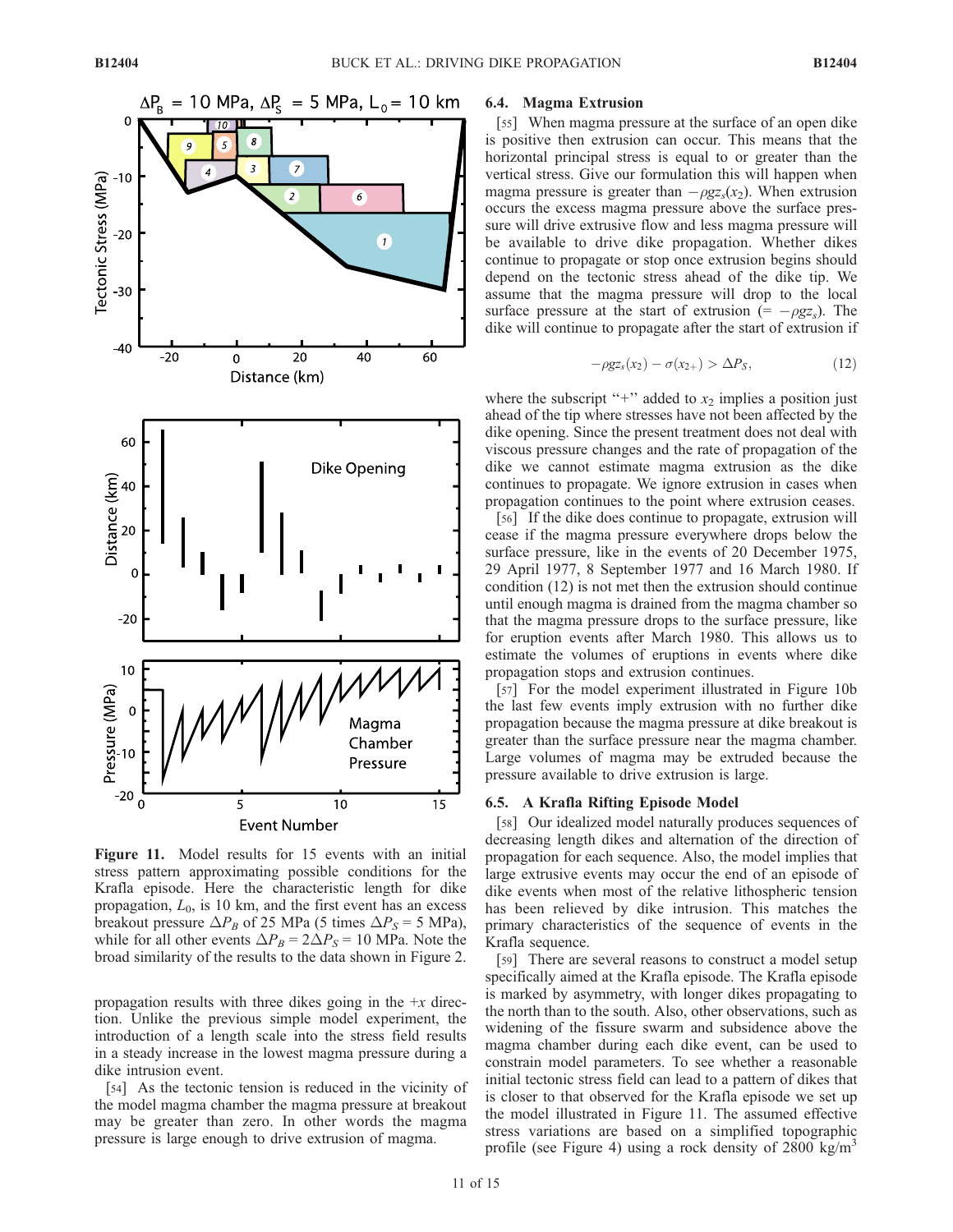in equation (4). There is a stress barrier at 70 km to the north  $(+x$  direction) of the magma chamber, which represents a transform boundary. To the south (the  $-x$  direction) there is a gradual an increase in tectonic stress that plausibly might be related to the relief of relative tension in the Askja volcano tectonic events of 1874–1876 [Sigurdsson and Sparks, 1978; Brandsdóttir, 1993]. The effective tectonic stresses are set to be  $-10$  MPa at the origin (at the magma chamber) and this is meant to represent stresses produced by plate separation since the last dike intrusion episode.

[60] The other model parameters are set as follows: the brittle layer thickness  $H = 10$  km,  $\delta \sigma / \delta w = 3$  MPa/m, the breakout pressure  $\Delta P_B = 10$  MPa, the minimum driving pressure  $\Delta P_S = 5$  MPa, and the ratio of magma pressure change to volume withdrawn from the chamber  $\delta P/\delta V = 3 \times$  $10^{-2}$  Pa/m<sup>3</sup> (= 30 MPa/km<sup>3</sup>). Thus by equation (11),  $L_0$  = 10 km.

[61] The first event could not be treated the same way as the subsequent events. The first dike event had the greatest length and width, and had by far the longest time of opening. It propagated to the intersection of the fissure swarm and the Grimsey oblique rift, beyond which the stress is likely not sufficient to allow propagation. The magnitude of the opening requires that at least one of the model parameters is different for this event than for the subsequent events. In the simulation illustrated in Figure 10 the first event has a breakout pressure that is 2.5 times larger than for the later events. It is plausible that the breakout of the first event is more difficult than the later events, since the first dike may leave a hot, weak slot near the magma chamber that could aid formation of the later events.

[62] The simulation reproduces the main pattern of dikes for 10 out of the first 11 larger events: three dikes to the north, two to the south, three to the north and two to south. Compare Figures 2 and 11. The transition to extrusion and no more propagation is consistent with observations after the second northern sequence. The model does not predict smaller events. The amount of widening of the fissure swarm (given by the stress change on Figure 10 divided by  $\delta\sigma/\delta w = 3$  MPa/m) is under predicted by a factor of 2. The predicted amount of widening is fairly uniform along the segment, while geodetic estimates indicate more widening close to the caldera [Tryggvason, 1984].

[63] The amount of elevation change over the magma chamber is estimated using a Mogi model [Mogi, 1958] for the effect of magma withdrawal as shown on Figure 11. The results are very close to that observed (Figure 2) if the Young's Modulus of the rock is  $3 \times 10^{10}$  Pa and if the depth magma chamber is 3 km. The magma chamber depth is constrained seismically [e.g., Einarsson, 1978; Brandsdóttir and Menke, 1992; Brandsdóttir et al., 1997] and geodetically [e.g., Björnsson et al., 1979; Ewart et al., 1991].

#### 6.6. Variables and Constraints

[64] We do not formally invert for parameters in this model since we neglect processes, like the viscoelastic relaxation of the lithosphere, that likely affect the pattern of dike opening during an episode. It appears that the observations do constrain model variables to about a factor of 2. Some variables are directly constrained, such as the thickness of the brittle lithosphere. Since seismicity is observed down to 10 km this should be close to the thickness, H, of the brittle lithosphere. Laboratory measurements on the elastic moduli of basalts constrains the change in tectonic stress with dike widening since, as argued earlier  $\delta\sigma/\delta w \sim E/H$ , where E is the Young's modulus. For  $E = 3 \times$  $10^{10}$  Pa this means that  $\delta\sigma/\delta w = 3$  MPa/m. This leaves four parameters of the model to be constrained by the observations of the dike intrusion sequence. These are the pressurevolume relation for the magma chamber,  $\delta P/\delta V$ , the breakout driving pressure,  $\Delta P_B$ , the minimum driving pressure for dike propagation,  $\Delta P_S$ , and the stress distribution.

[65] There are five observation types for the Krafla episode that constrain these four variables. (1) The characteristic width of opening should be given by  $\Delta P_S/(\delta \sigma/\delta w)$ . It is observed to be a bit more than 1 meter. Using  $\Delta P_S$  = 5 MPa and the value of  $\delta \sigma/\delta w$  given above we get a typical maximum dike width of 1.67 m. (2) The fact that at least two dikes open above the magma chamber before there is a major eruption indicates that the initial stress at the origin  $\sigma_0(0) \sim 2\Delta P_S \sim 10$  MPa. (3) Because some small eruptions occur while dikes still propagate suggests that  $\Delta P_B \sim$  $\sigma_0(0) \sim 10$  MPa. (4) The characteristic dike propagation length:  $((\Delta P_B/\Delta P_S) - 1)L_0 \sim L_0$  has to be close to 10 km to give the right range of dike lengths in the episode. Given the definition of  $L_0$  then  $\delta P/\delta V \sim (\delta \sigma/\delta w)/h L_0 \sim 30 \text{ MPa/km}^3$ . Note that this is similar to the value of pressure volume relation estimated for the Kilauea Volcano magma chamber by Denlinger [1997]. (5) Finally, the subsidence of the surface above the magma chamber acts as a check on our estimated magma volume for each dike event. The volume intruded depends on width, length, and height of the dike. The length and height of the dike is estimated from seismicity and the width is constrained by geodetics. Caldera subsidence depends on the volume of magma taken from the chamber and on the depth of the magma chamber.

[66] Neglecting viscoelastic relaxation may have a significant effect on the model dike widening, but may not fundamentally alter the pattern of propagation. The  $\sim$ 5 month average time between the major propagating events should limit the amount of viscoelastic stress relaxation between events to several tens of percent of the syndike stress change [e.g., Foulger et al., 1992].

#### 7. Discussion

[67] The basic idea of this model is that dike propagation is controlled by tectonic stress and magma pressure. The magma pressure is reduced as volume is extracted from a magma chamber. The dike stops propagating when the "driving pressure" (defined as the difference between magma pressure and tectonic stress orthogonal to the dike) becomes too small, either because the dike slows and the tip freezes or because the driving pressure is not enough to break open a new section of dike. The system naturally oscillates with a sequence of decreasing length dikes propagating in one direction followed by another sequence in the opposite direction. Major eruptions can occur only after most of the tectonic stress is relieved by dike opening. The model gives a reasonably good fit to the observed features of the Krafla dike intrusion episode, even though many factors that likely affect diking are neglected. The point of the direct comparison to the Krafla episode data is to show that a simple model predicts the sequential development and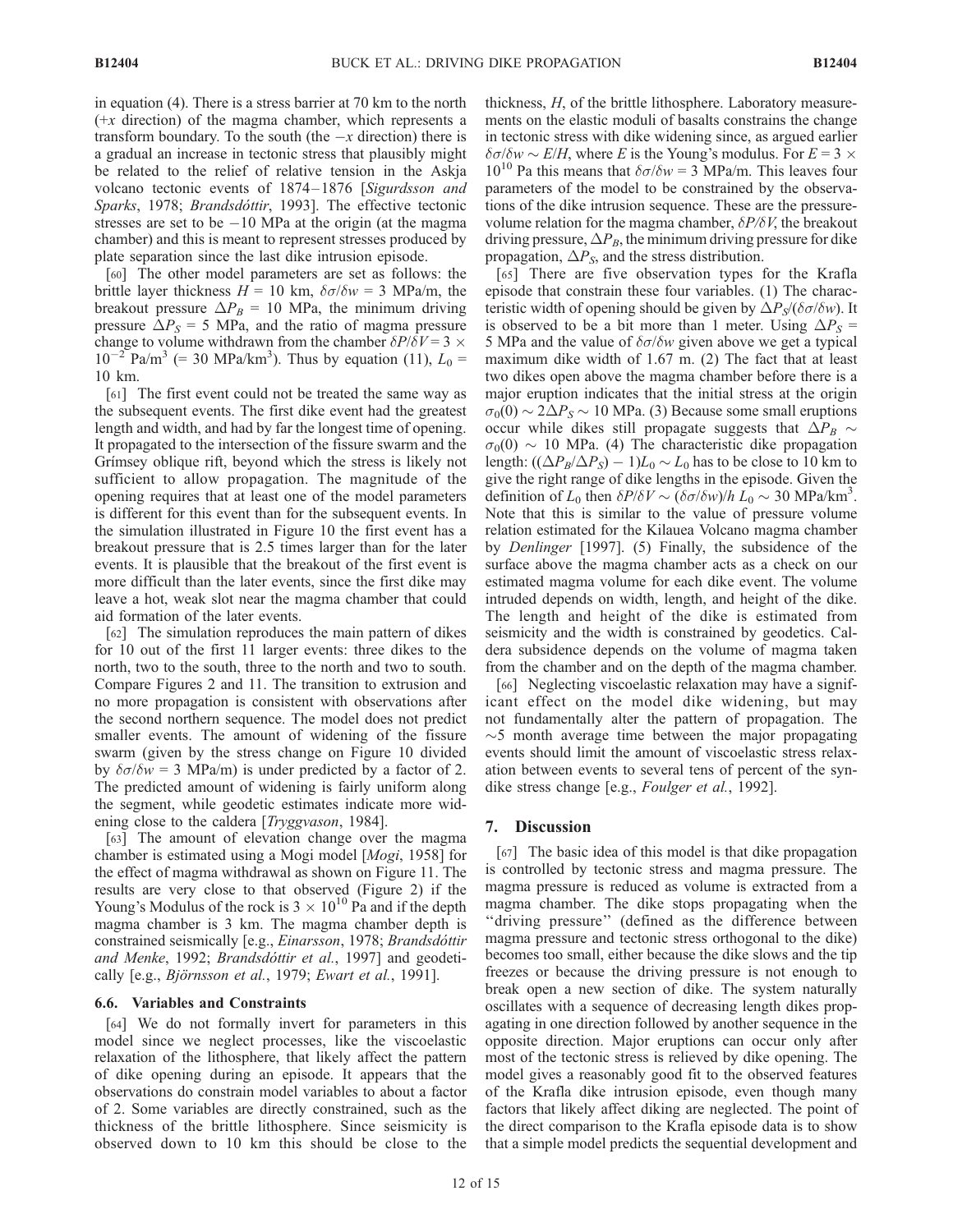magnitude of opening of a series of dikes on one wellstudied segment of a mid-ocean ridge.

# 7.1. Applications to Other Settings

[68] As mentioned above, the two previous rifting episodes in the northern rift zone, those of Krafla 1724–1729 and Askja 1874– 1876 served as predictive models for the development of the Krafla 1975 – 1984 episode. The change from mostly intrusive activity in the beginning of the episode to mostly eruptive activity toward the end that is reproduced by our model. The limited data we have for these earlier episodes are also consistent with other predictions of our model, i.e that the activity in the beginning is spread along considerable part of the fissure swarm and converges later toward the central volcano as it becomes more eruptive.

[69] The gigantic Laki eruption 1783 (when  $\sim$  15 km<sup>3</sup> of lava extruded) and associated dike activity also conforms with aspects of our model. The activity of the Laki fissure can be divided into 10 episodes, each one occurring on a segment closer to Grímsvötn, a central volcano northeast of the Laki fissures [Thordarson and Self, 1993]. The fissure eruptions were then followed by four eruptive episodes in the subglacial Grímsvötn volcano until the end of the activity in 1785 [Thordarson, 2003]. Some workers suggest that the source of the magma for the eruptions were from the southwest of the fissures and that the sequence involved legthening dikes. However, our model is consistent with the notion that the Laki-Grímsvötn activity was fed from the Grímsvötn volcano, as was suggested by Sigurdsson and Sparks [1978]. The magma pressures were greater and the chamber refilling time was much shorter than for the Krafla episode.

[70] Takada [1997] shows that several other volcanoes show patterns of dike propagation distance and direction changes that are similar to those seen in the Krafla episode. It is encouraging that the Krafla pattern is not unique and it is worthwhile to consider the causes for the differences in the patterrns of dike propagation episodes that Takada has noted.

[71] There is evidence of central magma chambers supplying magma to most slow and some intermediate spreading rate ridge segments. For example, most of the 40–150 km long segments of the slow-spreading mid-Atlantic Ridge axial depths increase with distance from segment center with as much as 2 kilometers of relief [e.g., *Lin et al.*, 1990]. Gravity and seismic data are consistent with a decrease in the average thickness of the igneous crust with distance from the segment center [e.g., *Lin et al.*, 1990; *Tolstoy et al.*, 1993]. Seismic tomography also indicates the very lowest seismic velocities at segment centers [*Magde et al.*, 2000]. At ultraslow-spreading ridges, defined as ridges with effective spreading rates less than 1.2 cm/yr there are indications that ends of segments may have no magmatic crust while the segment center is marked by volcanic constructs [Dick et al., 2003]. These observations may be consistent with our model if the central magma chamber becomes smaller with decreasing spreading rate. Then the characteristic length of dike propagation should decrease and the equilibrium along-axis topographic slope increase with slower spreading rates. For ultraslow-spreading ridges the maximum length

of dike propagation might be less than the half-segment length, leading to regions never intruded by a dike.

[72] Fast-spreading ridges have the smallest along-axis topographic relief, as low as 0.1 m per kilometer [Wang and Cochran, 1993], but it is not clear whether fast-spreading segments are largely fed by magma from a central magma chamber. Ridge morphology, lava flow style and magma chemistry may indicate central supply [e.g., MacDonald, 1998], however, magma lens are imaged seismically along most fast-spreading segments [e.g., Hooft et al., 1997].

# 7.2. Does Large Magma Flux Allow Long Dikes?

[73] If magma pressure reduction due to extraction of magma from a chamber is as important as the Krafla data suggests then very large magma chambers could lead to very long distance propagation of dikes. The larger a magma chamber the smaller the pressure reduction on extraction of a unit volume of magma [Mogi, 1958]. Simple thermal arguments would suggest that the size of a magma chamber should correlate with the flux of magma coming into a region. Magma flux into a ridge segment should scale with spreading rate, possibly explaining the spreading rate dependence of along-axis crustal and topographic relief noted above.

[74] The greatest known fluxes of magma occur during the geologically short periods when large igneous provinces such as the Deccan Traps or the Parana basalts form. The volumes are up to several million cubic kilometers and the time interval of high-rate magma output is 1 m.y. or less [Courtillot and Renne, 2003]. We speculate that very large magma chambers are likely to form during periods of high rate and localized melt flux. Magma chambers the size of large gabbroic layered intrusions found near the centers of some large igneous provinces could feed dikes propagating thousands of kilometers. For example, the Skaergaard layered intrusion of East Greenland is estimated to have a volume of  $\sim$ 300 km<sup>3</sup> [*Nielsen*, 2004], sufficient to fill a dike 2000 km long, 50 km high and 3 m thick. Buck [2004] points out that dike intrusion on a massive scale could promote rifting of normal continental lithosphere, but only if there were considerable tectonic extensional stress available to drive the intrusion and propagation of those dikes. The nearly linear structure of most ''volcanic rifted margins'', like the Red Sea, East Greenland or the eastern margin of South America [e.g., White and McKenzie, 1989] argue for gigantic dikes fed from very large magma chambers.

# 7.3. Future Work

[75] Our model does not include time- and rate-dependent processes, such as viscous pressure changes between the magma chamber and the dike tip region. In future versions of our model we intend to include viscous pressure changes in the body of the dike, which must be estimated if we are to determine the time progression of individual dikes or predict eruption during dike propagation events [e.g., Pinel and Jaupart, 2004].

[76] The time evolution of dike events on a magmatic segment may be affected by viscoelastic relaxation of the lithosphere/asthenosphere. On the interevent timescale (months to years) there is considerable ''recharging'' of the lithospheric stress by relaxation of the underlying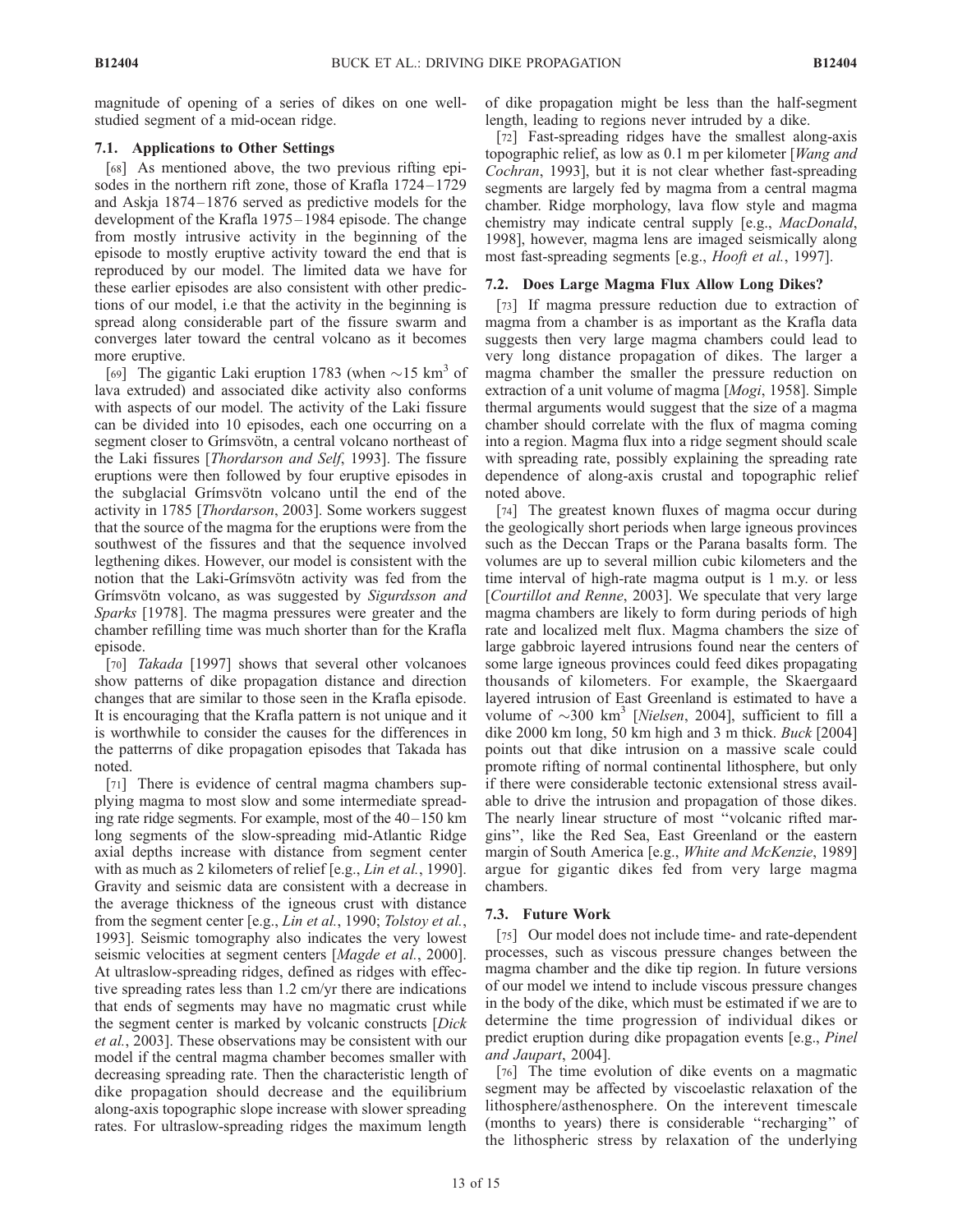viscous asthenosphere. Another critical process is the refilling of the magma chamber, which is likely affected by melt migration through a porous matrix and viscous flow of that matrix. Finally, a time-dependent model might include cooling of dikes near the chamber, since this may affect the breakout pressure needed to initiate a dike. Clearly these models require a different order of complexity than the present simple approach.

## Notation

Defined Parameters

- x horizontal distance along axis from magma source.
- y horizontal distance across axis from dike center.
- z vertical distance below land surface at magma source.
- $P_m(z)$  magma pressure.

 $\sigma_h(x,z)$  horizontal stress normal to dike.

- $\rho$  density of magma or crust.
- g acceleration of gravity.
- P magma pressure reduced by  $\rho$ gz.
- $\sigma(x)$  horizontal stress normal to dike reduced by  $\rho$ gz.  $x_1$  position of dike end closest to source.
	- $x_2$  position of dike end farthest to source.
- 
- $z_s(x)$  depth of surface below surface at source.<br> $\Delta z_d(x)$  depth of dike below local surface. depth of dike below local surface.
	- $w(x)$  dike thickness.
	- L length of dike opening  $(= x_2 x_1)$ .
	- $\Delta V$  volume of magma out of chamber or into dike.
- Model Variables
- $H$  height of dike = lithospheric thickness.
- $\delta P/\delta V$  pressure-volume factor for magma source.
- $\delta\sigma/\delta w$  tectonic stress-widening factor for dike.
- $\Delta P_B$  driving pressure for source breakout.
- $\Delta P_S$  driving pressure when dike stops.
	- $L_o$  characteristic dike length  $[=(\delta \sigma/\delta w)/H(\delta P/\delta V)]$ .

[77] Acknowledgments. We dedicate this work to Armann Pétursson, a farmer in Reynihlid who monitored and serviced the analog seismic stations and tiltmeters in the Krafla region throughout the rifting episode. Thanks to Bill Menke and Ran Qin for helpful discussions and three anonymous reviewers for comments that improved the paper. W.R.B. supported by NSF grants OCE 0242597 and OCE 0426575 LDEO contribution 6987.

#### References

- Björnsson, A., K. Saemundsson, P. Einarsson, E. Tryggvason, and K. Gronvald (1977), Current rifting episode in North Iceland, Nature, 266, 318 – 323.
- Björnsson, A., G. Johnsen, S. Sigurdsson, G. Thorbergsson, and E. Tryggvason (1979), Rifting of the plate boundary in North Iceland 1975– 1978, J. Geophys. Res., 84, 3029 – 3038.
- Brandsdóttir, B. (1993), Historical accounts of earthquakes associated with eruptive activity in the Askja volcanic system,  $J\ddot{o}$ *kull*, 1–12.
- Brandsdóttir, B., and P. Einarsson (1979), Seismic activity associated with the September 1977 deflation of Krafla Volcano in north eastern Iceland, J. Volcanol. Geotherm. Res., 6, 197 – 212.
- Brandsdóttir, B., and W. H. Menke (1992), Thin, low-velocity zone within the Krafla caldera, NE-Iceland, attributed to a small magma chamber, Geophys. Res. Lett., 19, 2381 – 2384.
- Brandsdóttir, B., W. Menke, P. Einarsson, R. S. White, and R. K. Staples (1997), Faeroe-Iceland Ridge Experiment: 2. Crustal structure of the Kafla central volcano, J. Geophys. Res., 102, 7867 – 7886.
- Bruce, P. M., and H. E. Huppert (1990), Solidification and melting along dikes by the laminar flow of basaltic magma, in Magma Transport and Storage, edited by M. P. Ryan, pp. 87 – 101, John Wiley, Hoboken, N. J.
- Buck, W. R. (2004), Consequences of asthenospheric variability on continental rifting, in Rheology and Deformation of the Lithosphere at Con-

tinental Margins, edited by G. D. Karner, B. Taylor, N. W. Driscoll and D. L. Kohlstedt, pp. 1 – 31, Columbia Univ. Press, New York.

- Courtillot, V. E., and P. R. Renne (2003), On the ages of flood basalt events, in The Earth's Dynamics, edited by V. E. Courtillot, C. R. Geosci., 335,  $113 - 140$
- Delaney, J. R., D. S. Kelley, M. Lilley, D. A. Butterfield, J. A. Baross, W. S. D. Wilcock, R. W. Embley, and M. Summit (1998), The quantum event of oceanic crustal accretion: Impacts of diking at mid-ocean ridges, Science, 281(5347), 222-230.
- Delaney, P. T., and D. D. Pollard (1982), Solidification of basaltic magma during flow in a dike, Am. J. Sci., 282, 856-885.
- Denlinger, R. P. (1997), A dynamic balance between magma supply and eruption volume at Kilauea Volcano, Hawaii, J. Geophys. Res., 102,  $18,091 - 18,100.$
- Dick, H. J. B., J. Lin, and H. Schouten (2003), An ultraslow-spreading class of ocean ridge, Nature, 426, 405 – 412.
- Dziak, R. P., C. G. Fox, and A. E. Schreiner (1995), The June July 1993 seismo-acoustic event at CoAxial segment, Juan de Fuca Ridge: Evidence for a lateral dike injection, Geophys. Res. Lett., 22, 135-138.
- Einarsson, P. (1978), S-wave shadows in the Krafla caldera in NE-Iceland, evidence for a magma chamber in the crust, *Bull. Volcanol.*, 41, 1–9.
- Einarsson, P. (1986), Seismicity along the eastern margin of the North American Plate, in The Geology of North America, vol. M, The Western North Atlantic Region: Geological Society of America, edited by P. R. Vogt and B. E. Tucholke, pp. 99 – 116, Geol. Soc. of Am., Boulder, Colo.
- Einarsson, P. (1991), The Krafla rifting episode 1975-1989, in Náttúra Mývatns (The Nature of Lake Mývatn), edited by A. Gardarsson, and A. Einarsson. pp. 97-139, Icelandic Nature Sci. Soc., Reykjavík.
- Einarsson, P., and B. Brandsdóttir (1980), Seismological evidence for lateral magma intrusion during the July 1978 deflation of the Krafla volcano in NE-Iceland, *J. Geophys.*, 47, 160-165.
- Einarsson, P., and K. Saemundsson (1987), Earthquake epicenters 1982 1985 and volcanic systems in Iceland:  $\acute{A}$  map, in  $\acute{I}$  hlutarins e $\ddot{\text{o}}$ li, Festschrift for Þorbjörn Sigurgeirsson, edited by T. Sigfússon, Menningarsjóður, Reykjavík.
- Embley, R. W., W. W. Chadwick Jr., I. R. Jonasson, D. A. Butterfield, and E. T. Baker (1995), Initial results of a rapid response to the 1993 CoAxial event: Relationships between hydrothermal and volcanic processes, Geophys. Res. Lett.,  $22(2)$ ,  $143-146$ .
- Ewart, A., B. Voight, and A. Björnsson (1991), Elastic deformation models of Krafla Volcano, Iceland, for the decade 1975 through 1985, Bull. Volcanol., 53, 436 – 459.
- Fialko, Y. A., and A. M. Rubin (1998), Thermodynamics of lateral dike propagation: Implications for crustal accretion at slow spreading midocean ridges, *J. Geophys. Res.*, 103, 2501-2514.
- Fialko, Y. A., and A. M. Rubin (1999), Thermal and mechanical aspects of magma emplacement in giant dike swarms, J. Geophys. Res., 104(B10),  $23,033 - 23,049.$
- Foulger, G. R., C.-H. Jahn, G. Seeber, P. Einarsson, B. R. Julian, and K. Hicki (1992), Post-rifting stress relaxation at the divergent plate late boundary in northeast Iceland, Nature, 358, 488 – 490.
- Gudmundsson, A. (1995), Infrastructure and mechanics of volcanic systems in Iceland, J. Volcanol. Geotherm. Res.,  $64$ ,  $1-22$ .
- Hirth, G., J. Escartin, J. Lin (1998), The rheology of the lower oceanic crust: Implications for lithospheric deformation at mid-ocean ridges, in Faulting and Magmatism at Mid-Ocean Ridges, Geophys. Monogr. Ser., vol. 106, edited by W. R. Buck et al., pp. 291 – 303, AGU, Washington, D. C.
- Hooft, E. E. E., R. S. Detrick, and G. M. Kent (1997), Seismic structure and indicators of magma budget along the southern East Pacific Rise, J. Geophys. Res., 102, 27,319 – 27,340.
- Ida, Y. (1999), Effects of the crustal stress on the growth of dikes: Conditions of intrusion and extrusion of magma, J. Geophys. Res., 104(B8), 17,897 – 17,910.
- Karson, J. A. (1998), Internal structure of oceanic lithosphere: A perspective from tectonic windows, in Faulting and Magmatism at Mid-Ocean Ridges, Geophys. Monogr. Ser., vol. 106, edited by W. R. Buck et al., pp. 177-218, AGU, Washington, D. C.
- Larsen, G. (1984), Recent volcanic history of the Veidivötn fissure swarm, southern Iceland: An approach to volcanic risk assessment, J. Volcanol. Geotherm. Res., 22, 33-58.
- Larsen, G., K. Grönvold, and S. Thorarinsson (1979), Volcanic eruption through a geothermal borehole at Namafjall, Iceland, Nature, 278, 707 – 710.
- Lin, J., G. M. Purdy, H. Schouten, J.-C. Sempere, and C. Zervas (1990), Evidence from gravity data for focused magmatic accretion along the mid-Atlantic Ridge, Nature, 344, 627-632.
- Lister, J. R. (1994), The solidification of buoyancy-driven flow in a flexible-walled channel, part 2: Continual release, J. Fluid Mech.,  $272, 45 - 65.$